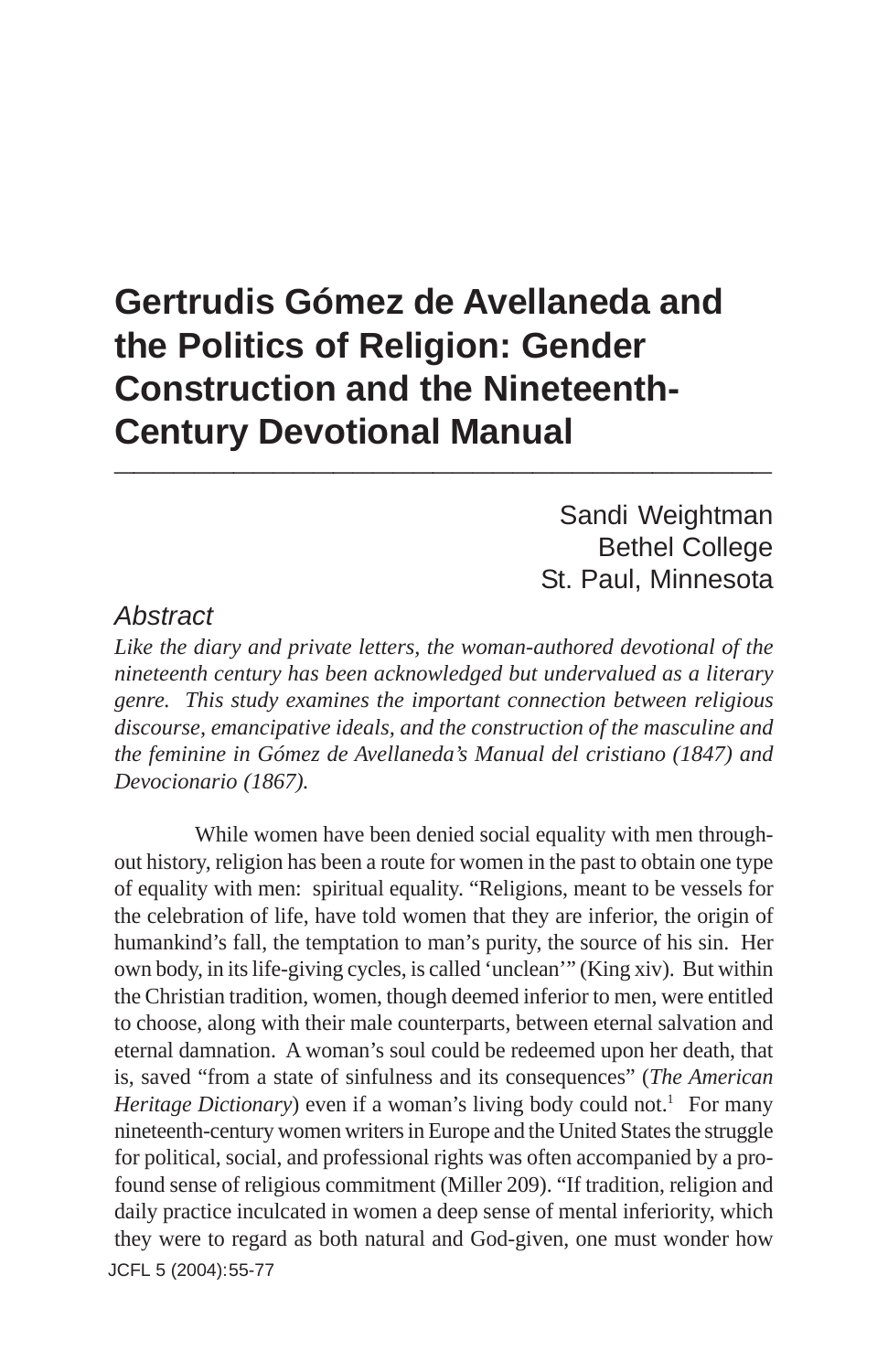some of them managed to overcome this sense and give themselves authority and warrant to think and speak, even to write" (Lerner 65). Gertrudis Gómez de Avellaneda (1814-1973), author of dozens of plays, novels, and essays, hundreds of poems, and two Catholic devotional manuals, was well aware of societal limitations based on her sex. She was able to overcome this sense of mental inferiority, however, and capitalized on religious discourse and concepts of spiritual equality, emphasizing the role of Christianity in the liberation of the oppressed. While the critical bibliography on Avellaneda pales in comparison to that on her male counterparts, she remains among the most written about female writers of nineteenth-century Cuba and Spain.

Most of Avellaneda's works draw on religious discourse, be it prayers to the Virgin, affirmation of the Catholic kingdom, or theological arguments in support of women and slaves as men's equals. The majority of literary texts from the nineteenth-century Spanish-speaking world are in one way or another built upon a Catholic worldview, and the two devotional manuals Avellaneda authored in 1847 and 1867 are no exception. These texts, which have been largely ignored by critics due to their relative inaccessibility and female authorship, provide for us a unique example of the use of religious discourse as a tool for both critiquing and affirming the roles of men and women in nineteenth-century Spanish and Cuban societies. The purpose of this article is to examine the significance of these apparently orthodox devotional manuals authored by a woman of the laity, addressed to all Christians, blessed by Church and State, and yet radical in their deviation from dominant scripts for manhood and womanhood in the nineteenth-century, as well as in their break with linguistic conventions reflecting maleness as normative.

### The Devotionals in Context

It is not surprising that devotionals approved by the censors were the most acceptable books for women to read during the nineteenth century. While the moral judgements as to what women should and should not have been reading are documented extensively, what remains more elusive is the amount of reading of both recommended or banned texts that actually took place. As is true today, theologian Margaret Miles reminds us that "[h]istorical manuals of instruction in the practice of Christianity comprise a very diverse literature, not only in instructions given but also in literary quality. The fact that it is such a large and diverse body of writing makes it clear that do-it-yourself manuals on how to live a Christian life were attractive to a large number of people" (8). In the words of one critic, devotional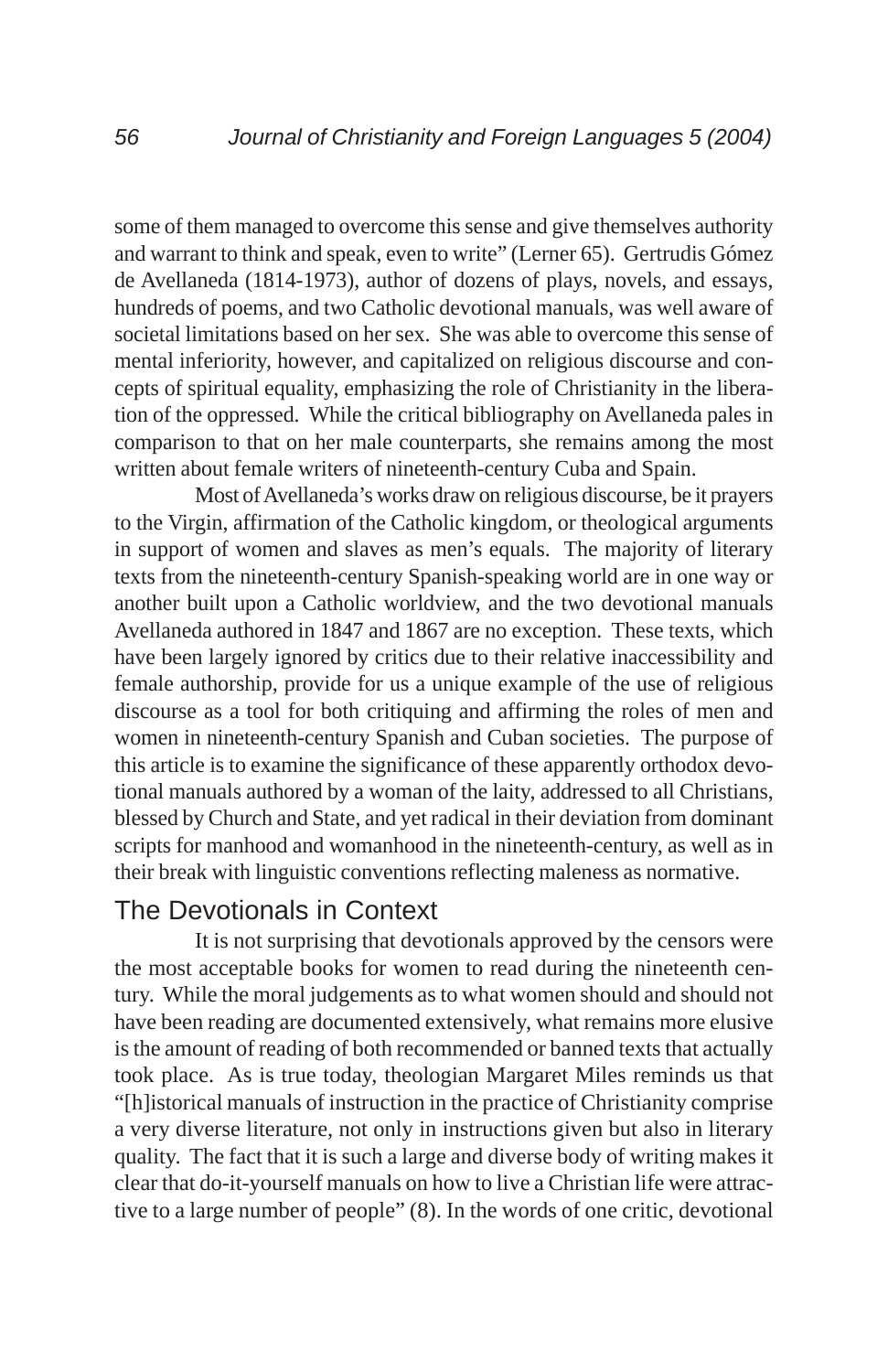literature was abundant "ad nauseam"2 during the nineteenth century as well, and still has not been inventoried in a manner helpful to researchers.

The fact that Avellaneda's devotional manuals are available to us today is indeed remarkable. In 1846, Avellaneda married Don Pedro Sabater, a member of the Spanish Court. Just three months after their marriage, the sickly Don Pedro, accompanied by Avellaneda, traveled to Paris for medical treatment. En route back to Spain, his illness overcame him. Avellaneda buried her husband in Bordeaux and sought solace in the Convent of Lorette. While in the convent she began to write her first devotional manual, *Manual del cristiano.* After Avellaneda submitted the devotional manual for publication, the publisher went bankrupt. Thinking her work was lost, some twenty years later Avellaneda wrote her second devotional, *Devocionario*, which was published in Seville in 1867. The *Manual* was finally published in 1975, some 129 years after it was written. The 1867 *Devocionario*, however, has never been republished and remains a rare text. While the second is longer (503 pages as opposed to the 231 pages of the 1975 edition), most critics agree that the first is more personal and passionate, but that both are of high literary quality.3

In her study of the classic manuals of devotion, Margaret Miles, feminist theologian, concludes that "devotional manuals have been one of the methods by which Christian people were trained to a religious uniformity that concealed the injustices of the societies in which they lived" (181). Avellaneda's manuals do indeed reveal a certain complicity with social conditioning characteristic of nineteenth-century Spain and Cuba, but they also deviate in radical ways from other devotional manuals, especially with respect to gender construction. St. Francis de Sales' *Introduction to the Devout Life* and Erasmus' *Enchiridion*, for example, present a worldview in which the normative Christian is understood to be male and "[w]omen are not represented as human beings with subjectivity, but as threat to men's spiritual integrity, as moral lesson, and as daily temptation" (Miles 83).<sup>4</sup> While "the social role served by devotional manuals was reinforcement rather than correction of secular gender conditioning" (Miles 26), a study of Avellaneda's devotionals reveals some assumptions and an agenda that undermine the universalization of the male perspective. For Avellaneda, religious discourse was a politically charged and empowering tool.

While early on in contemporary feminist movements spirituality was relegated to the margins for its perceived lack of relevance, more recently even secular feminists have validated spirituality as a viable part of women's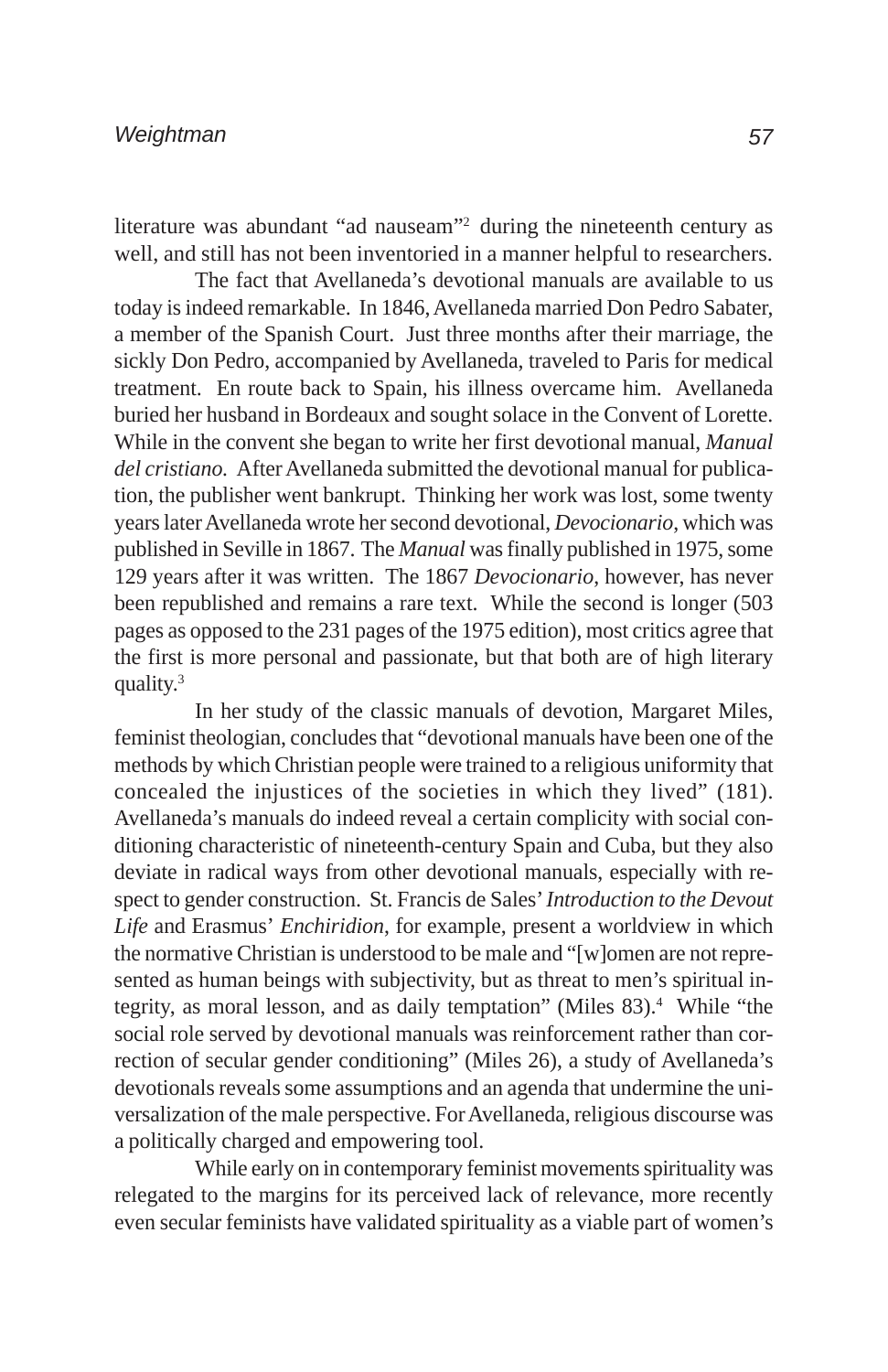lives and a worthwhile field to explore<sup>5</sup>. Feminist theologian Elisabeth Schüssler Fiorenza reminds us that the Bible is not simply a religious book; it is also a profoundly political book that continues to inform the self-understandings of American and European secularized societies and cultures. "Feminist biblical interpretations therefore have a critical political significance not only for women in biblical religion but for all women in Western societies" (xi). She argues that feminists cannot afford to simply dismiss the Bible, as so many have, because it legitimates patriarchal power and oppression, but rather that feminists need to reclaim biblical religion because "[i]t has also provided authorization and legitimization for women who have rejected slavery, racism, anti-Semitism, colonial exploitation, and misogynism as unbiblical and against God's will" (xiii). Fiorenza sees the feminist movement in biblical religion as more than a civil rights movement. "Its goal is not simply the 'full humanity' of women, since humanity as we know it is male-defined. The goal is women's (religious) self-affirmation, power, and liberation from all patriarchal alienation, marginalization, and exploitation" (xv). It is, for Fiorenza, a liberation movement articulating for women a theology of "selfaffirmation" that enables women to realize "that our alienation from other women—the separation between white and black women, middle-class and poor women, native American and European women, Jewish and Christian women, Protestant and Catholic women, nun-women or clergy-women and laywomen, lesbian and heterosexual women, First World or Third World women—is in the words of Adrienne Rich 'a separation from ourselves'" (xv). Our separation from the Other is also a separation from our Creator.

Avellaneda's writings provide a wealth of perspectives about how she found strength and courage through her religious faith to call for systemic transformations recognizing the dignity of all human beings. Though the two devotional manuals she authored were not radically subversive documents banned for their progressive content, as were two of her novels, their subversiveness lies in Avellaneda's quiet usurpation of the male domain of naming the theological. Carmen Bravo-Villasante proposes that it was indeed rare for a woman with no vocational ties to the Church to author devotional manuals, especially a woman who had undergone intense public scrutiny for her various love affairs and the out-of-wedlock birth of her daughter (14). What, then, does the creation of these devotionals represent in light of nineteenthcentury Spain and Cuba and the history of women and Christianity?

The choice of the Queen Mother (María Cristina de Borbón) and the Duchess of Montpensier (Luisa) as dedicatees of each respective devo-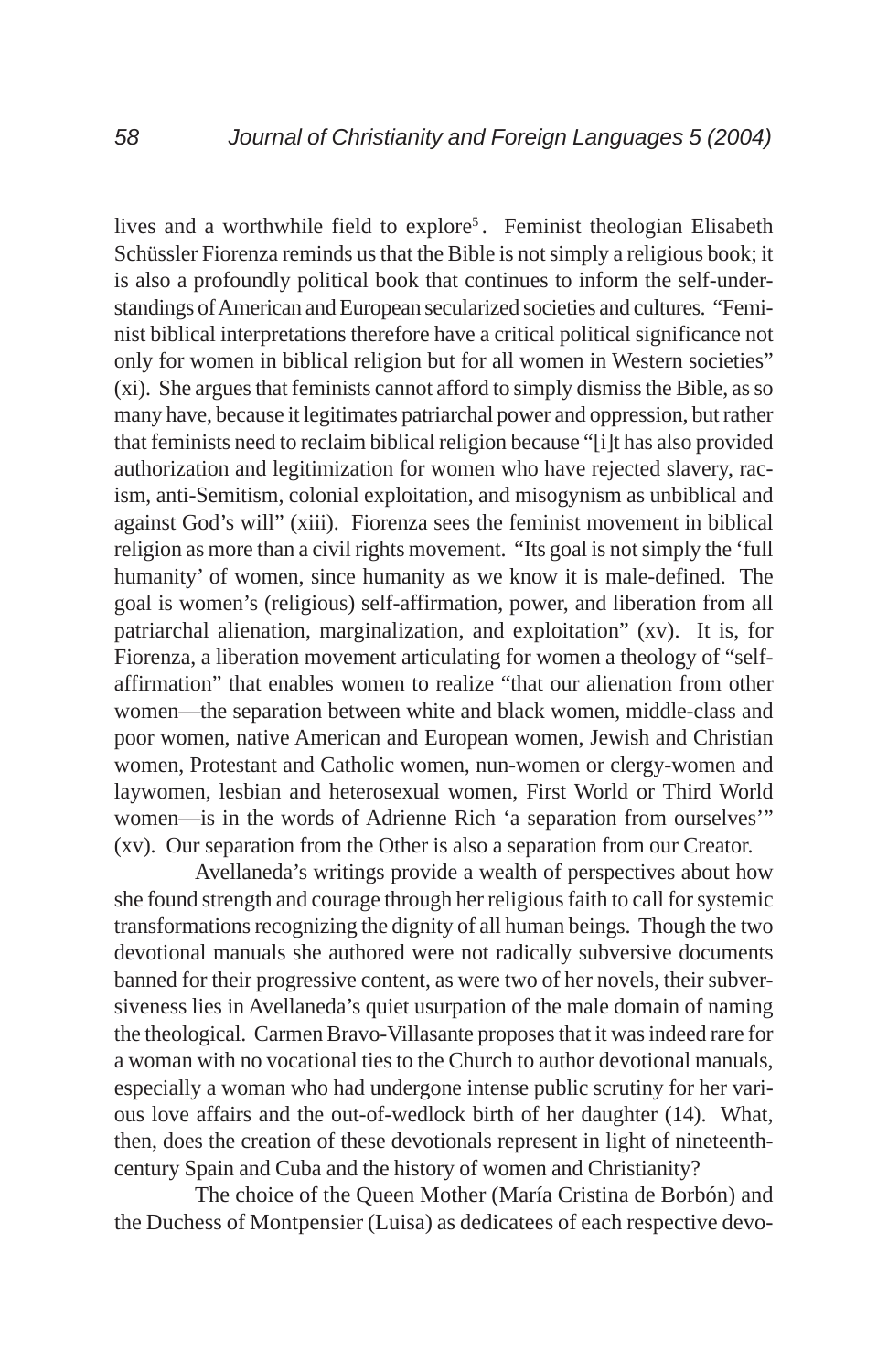#### *Weightman*

tional is a significant act in itself. They were rich, powerful, and independent women who either explicitly or implicitly would affirm and give authority to Avellaneda's texts. The dedication of these religious texts to women of political and social prominence is significant in other ways as well. These texts not only passed through the formal process of male ecclesiastical censorship, they also bore the mark of Spanish royalty, thus conveying the sense that these devotionals were embraced by the Church and the State. Because Cristina and Luisa are examples of women in powerful leadership positions, connecting them to these religious manuals of devotion reminds the reader of the dignity and contributions of women, and sets the stage for embracing their full personhood.

More important still for Avellaneda's exploration of the theological realm through her writing, however, was her insistence that the dignity and contributions of women are to be affirmed and valued by society because they are affirmed and valued by God. A cursory reading of Avellaneda's writings indeed confirms her extensive knowledge and understanding of the Bible and biblical themes. Two examples are worth mentioning here. The first is *Sab*, published in 1841 and banned from Cuba in the nineteenth century. This antislavery novel established a clear connection between religious morality and abolitionism, thereby condemning slavery (including the enslavement of women) as immoral. Avellaneda drew from Galations 3:28: "There is neither Jew nor Greek, there is neither bond nor free, there is neither male nor female: for ye are all one in Christ Jesus" to point to the humanity of all in spite of human injustice and oppression. Rosemary Radford Ruether states that "[t]raditionally the 'neither male nor female' of the New Testament has been seen as an eschatological, not a historical, possibility. It might be expressed in personal or even institutional forms that transcended 'nature,' but not translated back into accepted social institutions of the state, the family or the church" (*Women of Spirit* 25). Avellaneda's novel called for historical changes that would transform the eschatological possibilities into material realities.

In what would be her greatest theatrical masterpiece, *Baltasar*, performed in 1858, Avellaneda continued to promote ideas of equality. In her prologue she wrote the following about the protagonists: "Elda y Ruben representan . . . los dos seres más débiles y abyectos de la sociedad antigua: la mujer y el esclavo, rehabilitados sólo por el Cristianismo" (*Obras literarias vol. 2,* 298). (Elda and Ruben represent . . . the two weakest and most abject beings in ancient society: the woman and the slave, rehabilitated only by Christianity). For Avellaneda, if Christianity can restore the rights of society's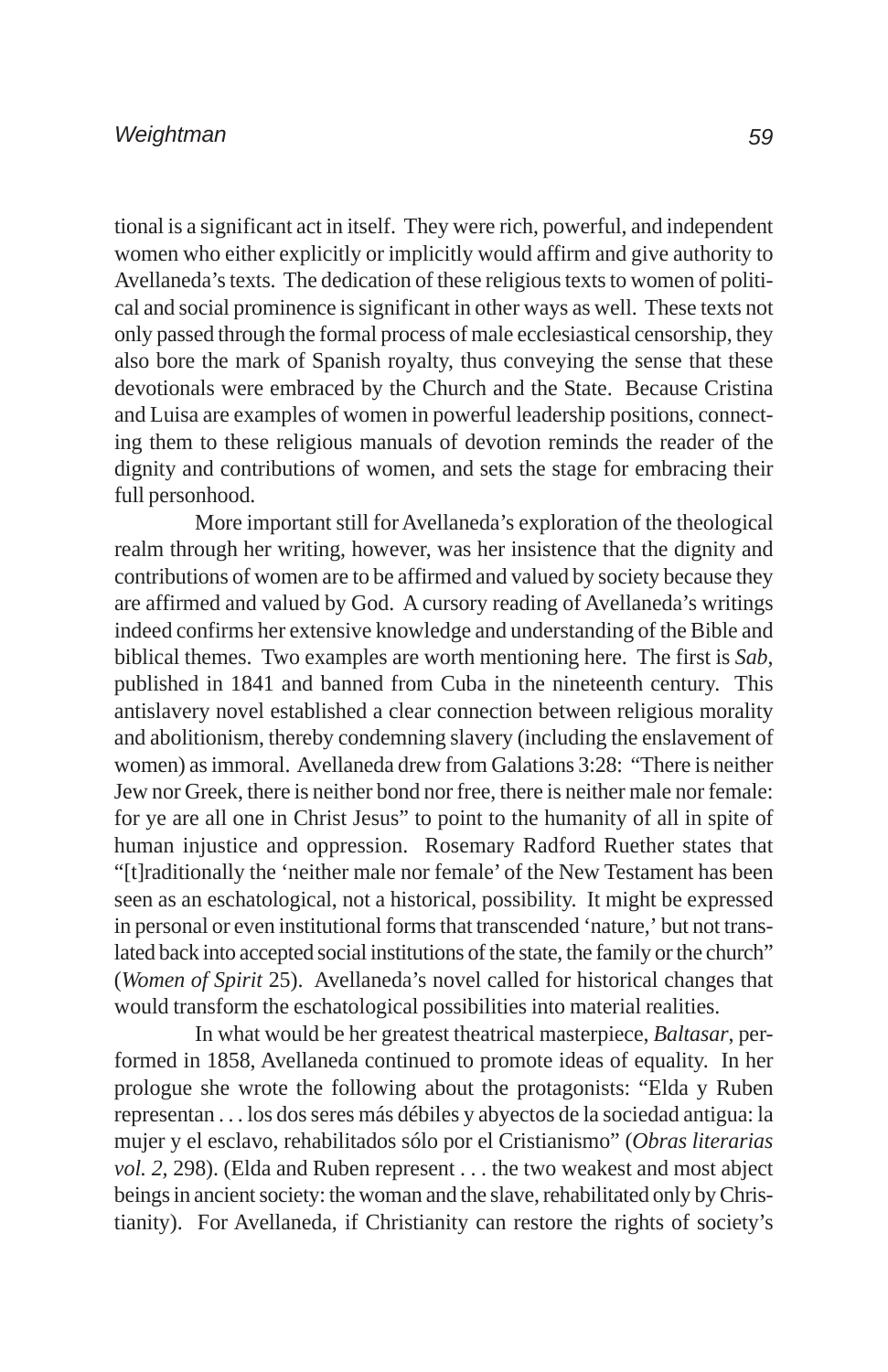most abject, the Bible can provide witness to woman's intrinsic value and dispel the myth that discrimination against women is God-ordained.

It is not entirely surprising, then, that Avellaneda states in no uncertain terms that she will cast aside well-established traditions of human mediators in favor of God's divine revelation to her personally and directly, and her own biblical exegesis. In a prayer found in her 1847 devotional manual, Avellaneda writes: "No son ya, Dios mío, vuestros inspirados profetas; no son vuestros apóstoles los que me instruyen en mi deber: es vuestro Eterno Verbo, que se digna comunicarse con sus criaturas. Hablad, Señor; hablad, que vuestra sierva escucha" (*Manual* 52).<sup>6</sup> (It is not, my God, your inspired prophets nor your apostles who instruct me of my duty, it is your Eternal Word that deigns to communicate with your creatures. Speak, Lord, speak, for your servant is listening.)<sup>7</sup> Avellaneda expresses this sentiment again in her essay entitled "Nuevo mes de María":

> Declaremos aquí nuestra firme resolución de seguir el dictamen de . . . rechazar, respecto a obras religiosas, todo adorno fundado en hipótesis; toda aseveración cuyo cimiento no sea sólido. Haremos más: prescindiremos hasta de muy autorizadas tradiciones, examinando la más elevada de las personalidades humanas,<sup>8</sup> sólo por los rasgos con que nos la presentan las Sagradas Escrituras. (reprinted in Alzaga 363)

> Let us declare here our firm resolution to follow the dictum of . . . rejecting, with respect to religious works, all adornment based on hypothesis; all assertions whose foundation may not be solid. We will do more: we will get rid of even the authorized traditions, examining the most lofty of humans, only for the characteristics that are presented to us in the Holy Scriptures.

It is important to note, however, that Avellaneda explores these issues and pushes the boundaries from within Catholic orthodoxy. In Rosemary Radford Ruether's words, "It is women operating from a stance of 'radical obedience' rather than dissent who are likely to make the greater impact on their male colleagues, for their claims cannot be so easily rejected" (*Sexism* 19). This is certainly true in the case of one of her contemporary critics as well as that of the censor of the *Devocionario*. An article containing com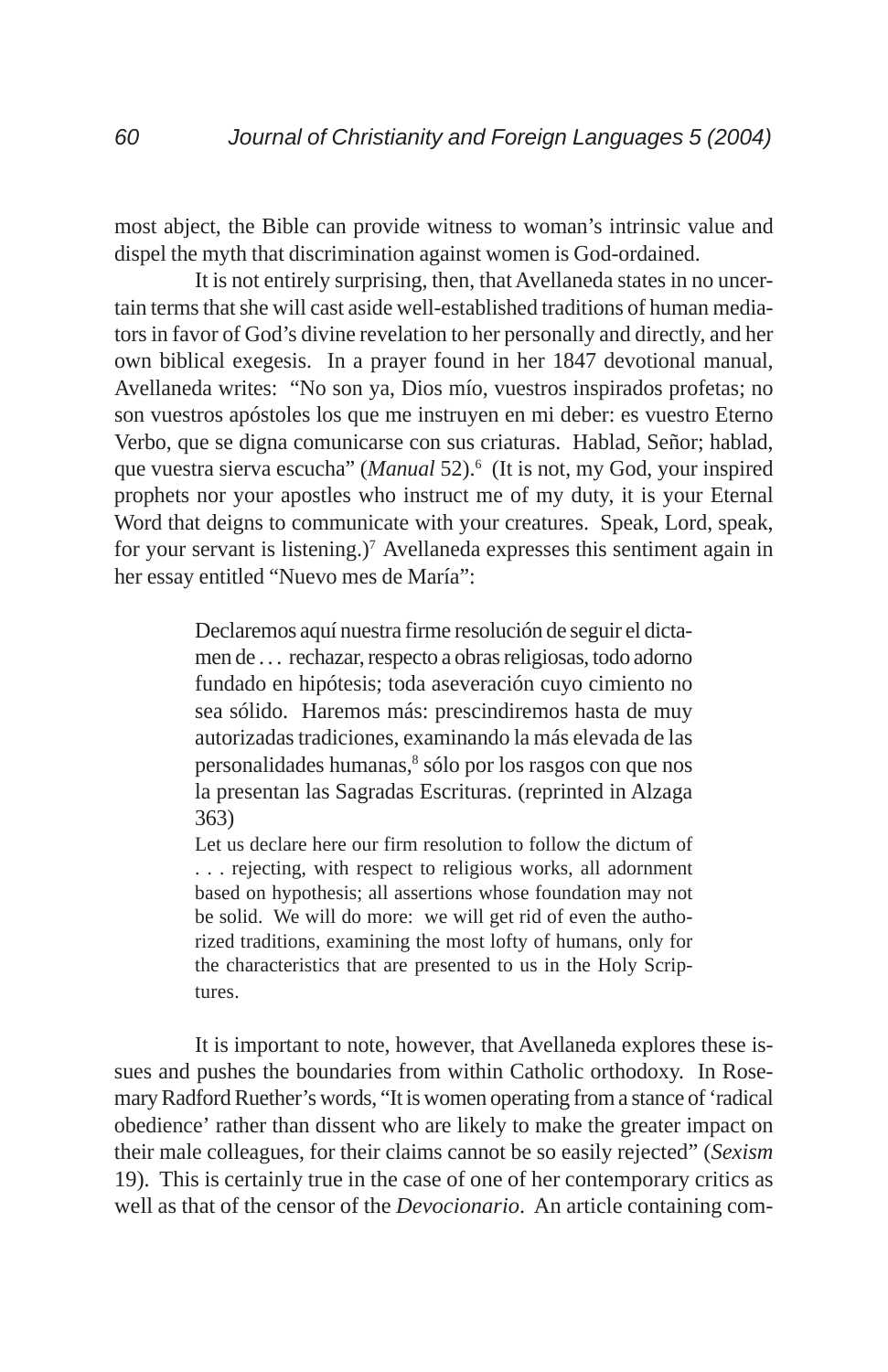mentary by one of Avellaneda's contemporaries on her 1867 *Devocionario*, stated that religious texts in nineteenth-century Spain did not measure up to secular literature; they tended to be rigid, error-ridden, or banal (article quoted in Alzaga 323).<sup>9</sup> But that critic found Avellaneda's attempt at religious literature to be a grand exception and viewed her devotional as "truly inspired." The censor of the *Devocionario*, who gave his official stamp of approval, made similar comments, praising the text's literary merit as above that of the other devotionals circulating at the time. He claimed that even the most indifferent reader would be inspired by the beautiful poetry:

> Este Devocionario . . . es notable por su mérito literario, siendo bellísimas las muchas composiciones poéticas que contiene, lo que hará que, aun buscado bajo este solo concepto, produzca el gran beneficio de inspirar la piedad a las personas más indiferentes. Bajo todos conceptos, excede en mérito este precioso libro á cuantos devocionarios circulan hoy en España entre los fieles. (*Devocionario* 1867)

> This Devotional . . . is noteworthy for its literary merit. Its many beautiful poetic compositions in their own right will produce the great benefit of inspiring piety in even the most indifferent people. In every respect, this beautiful book surpasses in merit the many devotionals circulating among the faithful in Spain today.

Avellaneda herself acknowledges the abundance of devotionals, and begins the prologue to her 1847 *Manual* with a dose of unsurprising, selfdeprecating comments typical of the era:

> Al dar a la luz una obra del género de la presente, después de tantas como ha producido en estos últimos tiempos la piedad de los españoles, y de las no menos numerosas con que nos ha abastecido el reino vecino, no me atrevería a esperar para mi libro una preferencia que hoy reclamo, si sólo considerase en él la pequeñez del mérito que mi humilde talento hubiera podido prestarle. (21)

> Upon giving birth to a work of this genre, especially after the many [devotionals] produced recently by Spanish piety, and after the numerous volumes that the neighboring kingdom [France] has supplied us with, I wouldn't dare hope that my book be preferred over the others, but that the slightest bit of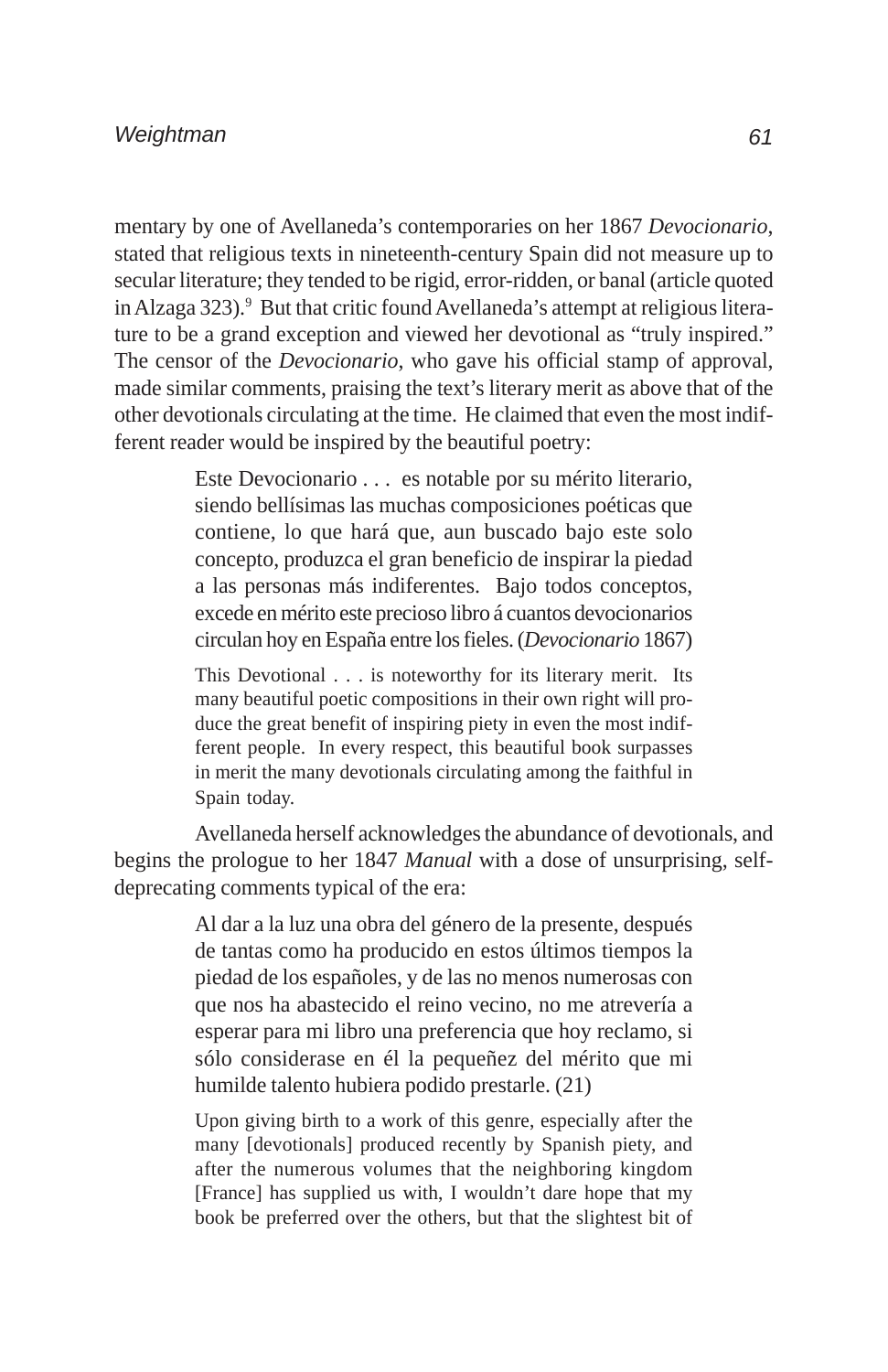merit that my humble talent has been able to render it will be considered.

Her self-deprecation is short-lived, however, and her comments quickly become an affirmation of the merits and distinctiveness of her text, emphasizing its simple style and clarity:

> Creo, empero, que justificaré suficientemente mi ambición, al advertir al público que la obra que le presento y recomiendo, como no indigna de su particular aprecio, reúne en su pequeño volumen lo mejor que, a mi modo de ver, se encuentra esparcido en muchas de su clase de las más notables, conteniendo además algunas breves, pero importantes instrucciones sobre el augusto sacrificio de la Misa, y los Sacramentos de la Confesión y Comunión: instrucciones escritas con sencillez y claridad teniendo a la vista eminentes autores católicos que han tratado detenidamente asuntos tan santos. (21)

> I believe, nevertheless, that I will sufficiently justify my ambition, upon advising the public that the work I present and recommend to them is not unworthy of their personal esteem, for it gathers together in this small volume the best that, in my opinion, is found scattered throughout the best known books of this kind. It also contains some brief but very important instructions about the illustrious sacrifice of the Mass, and the Sacraments of Confession and Communion: simple and clearly written instructions keeping in mind the eminent Catholic authors that have so carefully dealt with these sacred matters.

Like Isabel de Jesús, and many other women writers of religious texts, Avellaneda's prologue makes a "discursive transition from humble ignorance to religious knowledge" (Arenal and Schlau 218). While she affirms her expertise as a scholar in theological matters, "[s]uch a strategy of selfeffacement was a necessary counterweight to the amazing claim of comprehension" (Arenal and Schlau 218). Avellaneda has taken the complex theological texts of "eminent Catholic authors" and has converted them into an accessible text in which she instructs her readers on how to pray and how to conduct daily religious activities. Her devotional includes the unencumbered prayers and daily exercises that, as she states, all Christians should practice:

No faltan tampoco en este devocionario las oraciones o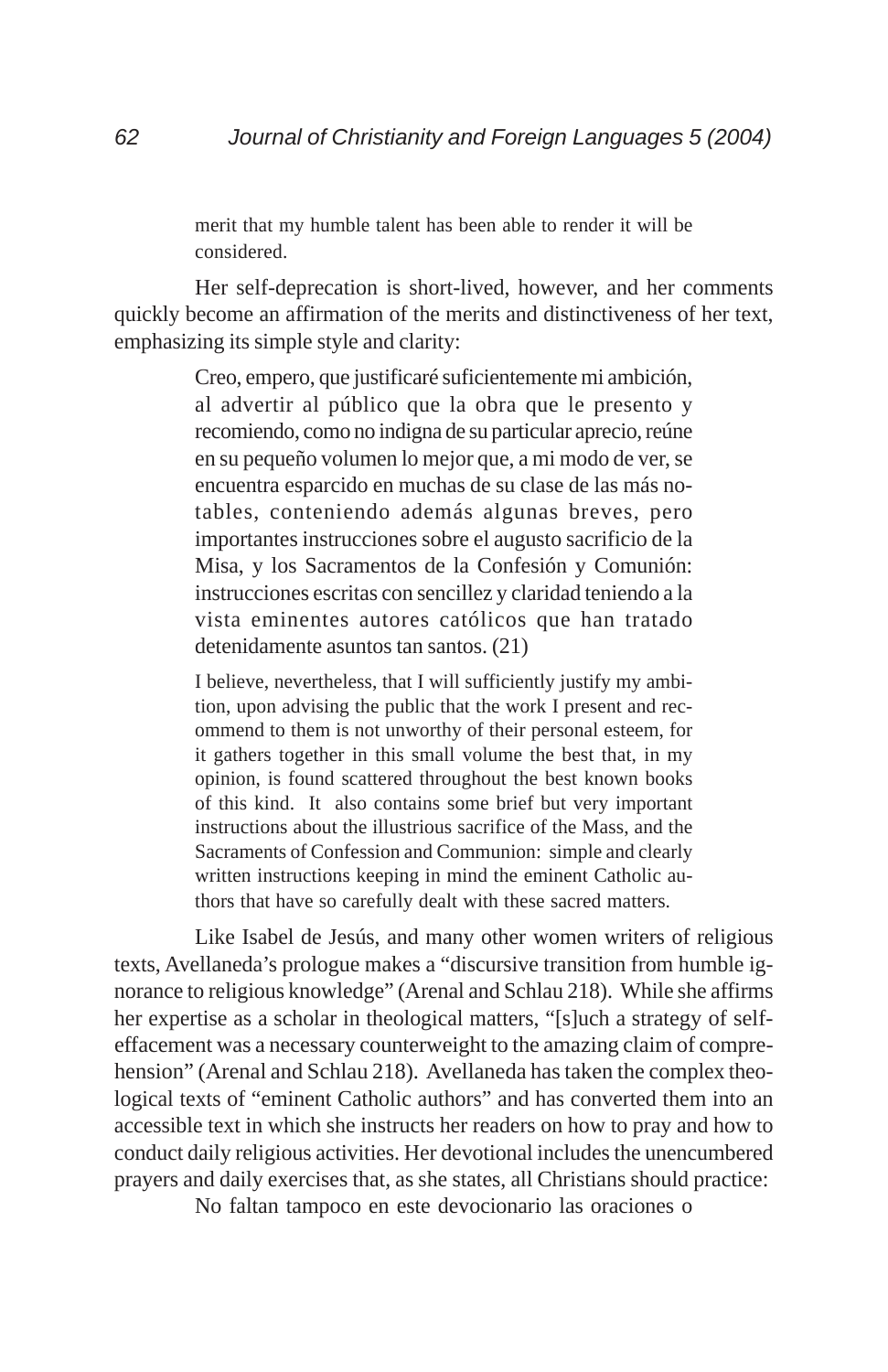ejercicios cotidianos que debe practicar todo cristiano; y los he dispuesto según las inspiraciones de mi corazón, descargándolos de aquella exuberante afluencia de palabras que suele notarse en la mayor parte de los que se hallan en obras como la presente; porque en mi sentir la sencillez y la sobriedad son cualidades indispensables de la sincera, sentida y humilde plegaria, que a su Creador dirija la criatura. (21-22)

This devotional does not leave out the prayers and daily exercises that all Christians should practice; and I have included them according to the inspirations of my heart, freeing them from the verbosity so typical of the majority of works such as this; because in my opinion simplicity and restraint are indispensable qualities of the sincere, heartfelt and humble prayer that one may address to the Creator.

Avellaneda is scholar, teacher, a priest of sorts, and her authority comes from God. She does not hesitate to serve as a spokesperson for divine instructions: "Nuestro Divino Maestro nos ha advertido por su mismo labio, que no es la abundancia de las palabras la que hace aceptar la oración, y que el culto que él vino a establecer en la tierra, es un culto en espíritu y en verdad" (22). (Our Divine Teacher has advised us from his own lips that it is not the abundance of words that makes a prayer acceptable, and that the worship that He came to establish on earth is a worship in spirit and in truth.)

Further along in the prologue she establishes that her poetic contributions in this devotional reflect a great effort on her part to elevate the inferior quality of those songs and poems held dear by the Church:

> La autora no ha olvidado ninguno de aquellos bellísimos cantos de la Iglesia que han sido traducidos y versificados, comúnmente con sobrado descuido o con poca ventura. Acaso esta nueva versión no sea más feliz que sus anteriores, pero al menos he deseado que lo fuese y he hecho cuanto de mí dependía para lograrlo. (22)

> The author has not forgotten any of the beautiful songs of the Church that have been translated and put into verse, often with great carelessness or negligence. Perhaps this new version will not be better than those that preceded it, but at least I have desired that it be so and I have done all that I could to achieve that.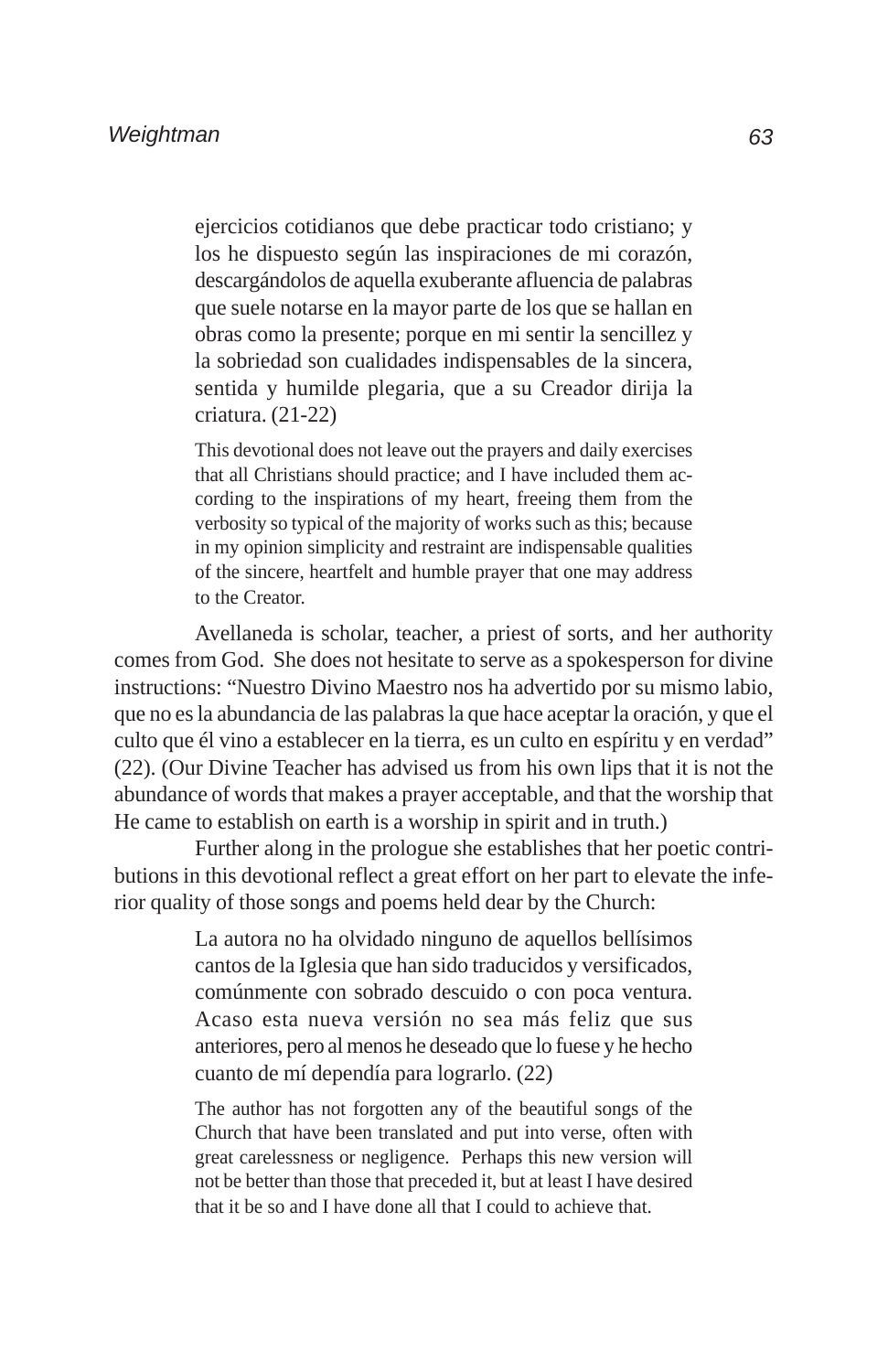In writing about convent women's texts in Golden Age Spain, Arenal and Schlau affirm "the need to open up definitions of intellectuality in a way which allows us to recognize these women's contributions to the creation of a culture of their communities" (214) for their contributions "often lay outside the male intellectual sphere" (214). "Affect, dream, intuition, and inspiration, realms to which women were largely confined in any case, became vehicles for knowing" (Arenal and Schlau 214). In her prologue, Avellaneda affirms what are typically considered female ways of knowing. As seen above, the daily exercises in which all Christians should participate are determined by the author "according to the inspirations of my heart" (22). Moreover, she affirms the value of love over reason, especially in relation to the numerous poems contained in the devotional: "La razón, ha dicho un escritor distinguido, no puede más que hablar, pero el amor, canta" (22).10 (A distinguished writer has said that reason can only speak, but love sings.) She realizes the audacity in rewriting patristic literature, and carefully justifies her work emphasizing the care with which she undertook it and her respect for not crossing the line:

> . . . y no solamente me he atrevido a versificar salmos y cánticos sagrados, muy conocidos, ya improvisando himnos originales; sino que también he tratado de conseguir la parte poética de algunos rezos populares; en cuanto era posible, sin ahogar su sentido literal, ni dar margen a que se me atribuyese deseo de innovaciones peligrosas, tratándose de ejercicios adoptados por la Iglesia y tan usados por todos los fieles. (22-23)

> . . . and I have not only dared to put into verse well known psalms and sacred songs, improvising original hymns; but I have also tried to capture the poetic part of some popular prayers; to the extent possible, without drowning out the literal meaning, nor leaving room for attributing to me leanings toward dangerous innovations, dealing as they do with practices adopted by the Church and used by all of the faithful.

Theology, biblical exegesis, and other apostolic privileges belonged solely to the male domain, but Avellaneda masterfully engages in and alters this discourse with the blessings of the ecclesiastical censors.

In the closing paragraph of the prologue to the *Manual* Avellaneda's authority is established in three ways: by her tears, by the uniting of her words with those of the prophets found in the Scriptures, and by God: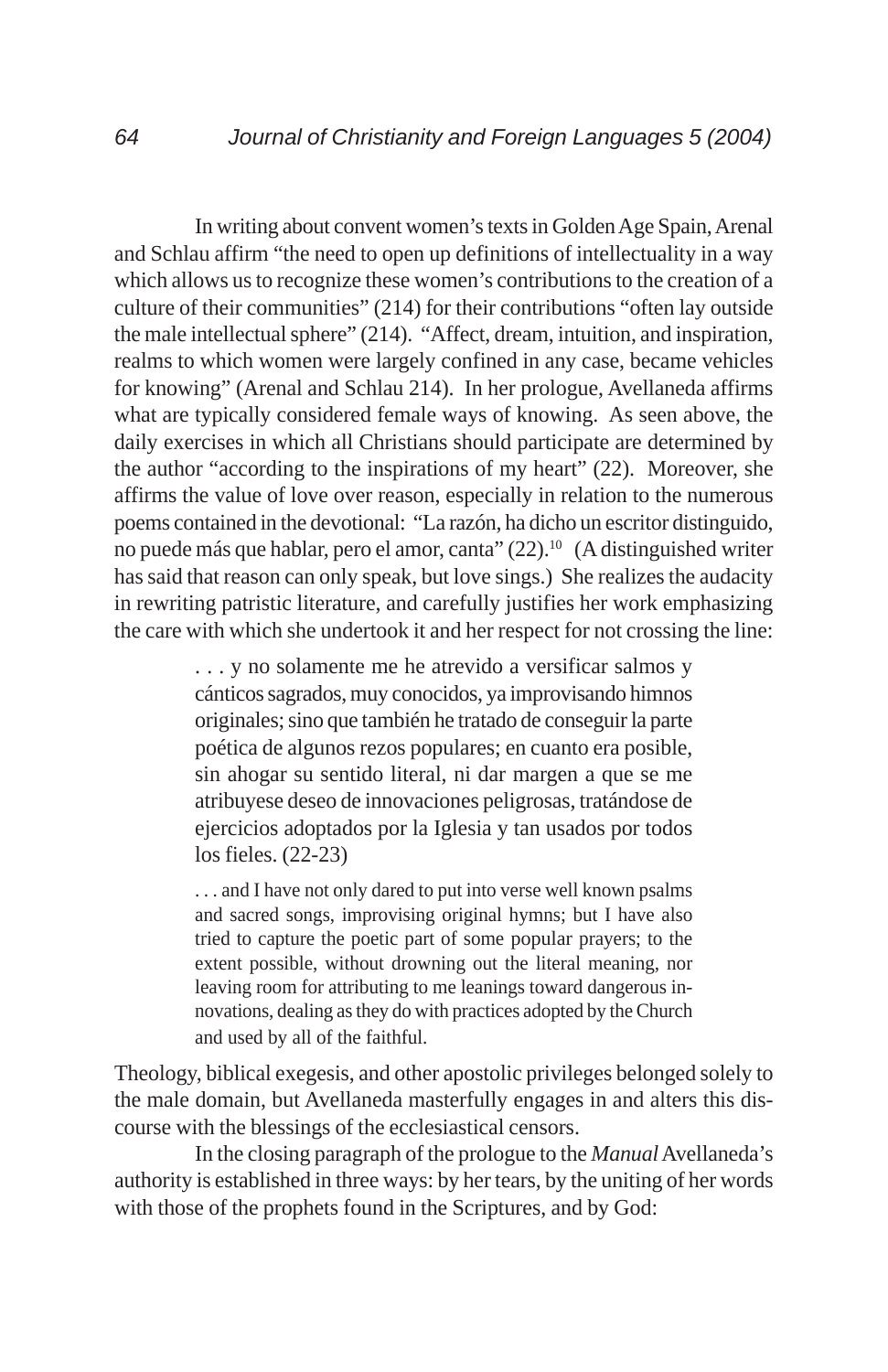¡Feliz yo si haciendo uso de estas páginas, humedecidas muchas veces con mis lágrimas, algún corazón afligido, siente brotar de ellas un santo destello de la fe consoladora que se insinuó en mi alma por providenciales vías: de aquella luz que brilla para los que están en las tinieblas; y que cantó el profeta, penetrado de reconocimiento en las palabras sublimes que repite con él la autora de este libro, dando humilde testimonio de la verdad que contienen. Me he dirigido a mi Dios y la calma y la consolación han renacido al punto en el fondo de mi alma. (23)

Happy am I if by making use of these pages, moistened many times with my tears, some afflicted heart will feel springing forth from them a holy glimmer of consoling faith that gradually worked its way into my soul by providential paths: from the light that shines for those in the darkness; and from the song of the prophet, penetrated by the acknowledgement in the sublime words that the author of this book repeats with him, giving humble testimony to the truth that they contain. I have addressed myself to my God, and calm and consolation have been reborn in the deepest part of my soul.

The prologue would not be complete without mention of the tears Avellaneda shed on the pages as she wrote this devotional. "Tears were themselves condition and proof of psychic malleability. Repentance created a condition in which the person was vulnerable to suggestion, willing to exchange the patchwork of ordinary existence which by now appears pitifully shabby for the new religious interpretation of experience" (Miles 91). Avellaneda's contemporaries and the critics that followed have subjected her to great criticisms for the lifestyle she led and the company she kept.<sup>11</sup> Her personal faith commitments were called into question and needed to be proven. "Marcelline Pauper, one of the first Sisters of Charity of Nevers in the first half of the nineteenth century, writes of being comforted by the divine gift of tears which flooded her prayers, proof of holy union with the divine" (De Giorgio 188). In like manner, Avellaneda's tears served as evidence of repentance and proof of union with God.

For those who may doubt the universality of Avellaneda's text, she contends that her words are echoed in the voice of the prophet; she repeats with him the "sublime words" to give testimony to the truthfulness contained therein. "The strategy employed by most theologians of the past to mask their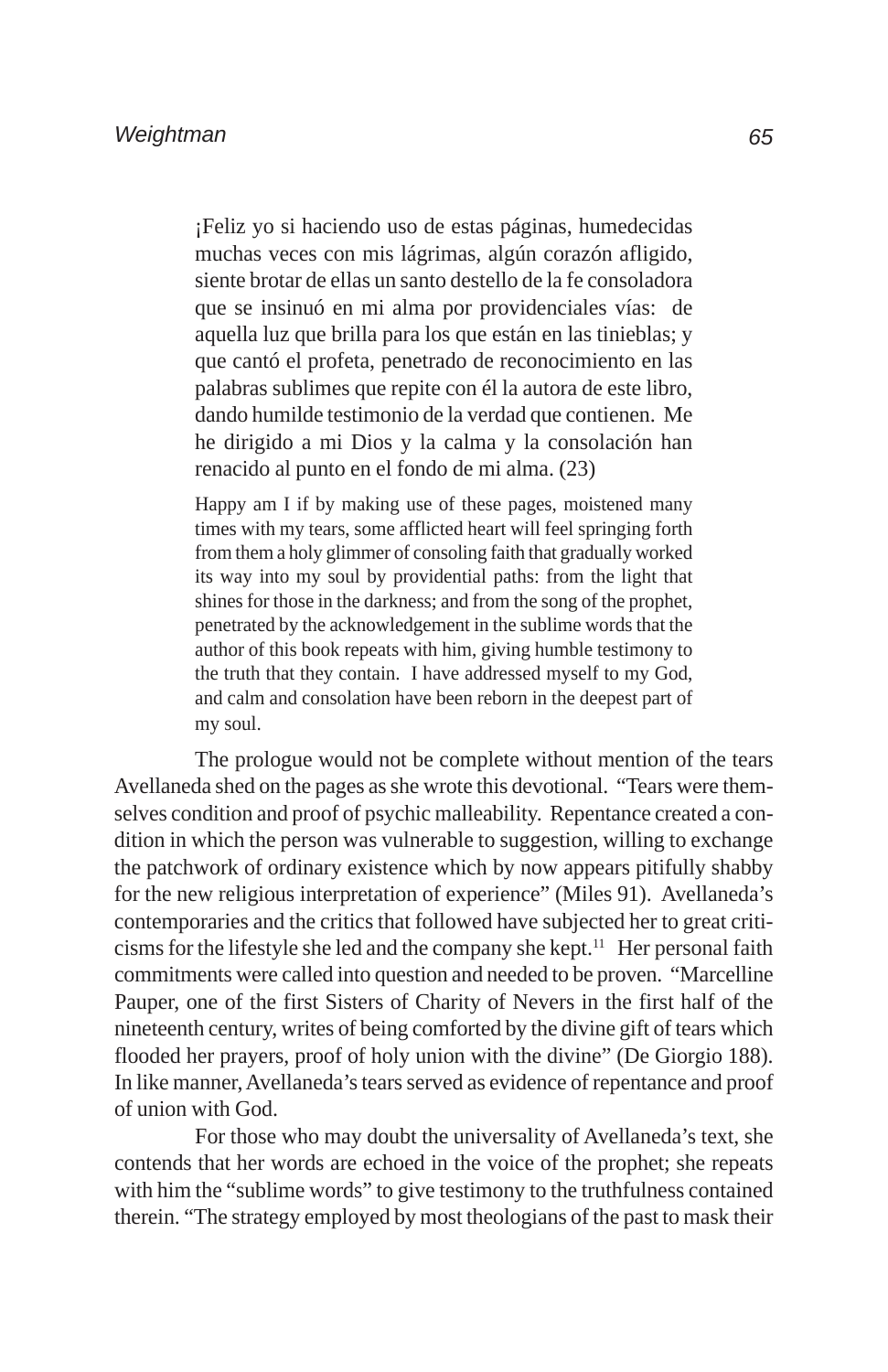innovations was their claim to be simply identifying the 'true' Christianity" (Miles 12). Furthermore, "[h]istorical authors in the Christian traditions frequently claimed a God's-eye view based on scriptural or ecclesiastical authority"(Miles 12). The authority bestowed upon her text by her tears and the text's consonance with the words of the prophet in the Scriptures is further validated by Avellaneda with the peaceful union she has with God.<sup>12</sup>

## The Virgin Mary and the Nineteenth-Century Feminine **Script**

With regard to Catholic orthodoxy, the most obvious stumbling block to the Protestant reader of Avellaneda's devotionals is perhaps her contribution to the discourse perpetuating the cult of Mary. The nineteenth century marks the regeneration of the Virgin Mary, in both popular and official realms, throughout the Catholic world. "Indeed, so great was this revival that leaders of the [Catholic] church call the years between 1850 and 1950 the Marian Age" (Pope 173). Jaroslav Pelikan, who has traced Mary's place in the history of culture through the centuries, writes that "the Virgin Mary has been the subject of more thought and discussion about what it means to be a woman than any other woman in Western history. To an extent that many have chosen to ignore, explanations about Mary or portraits of her in words or in pictures can tell us much about how 'the feminine' has been perceived" (219). This aspect of Mary has captured the attention of religious and secular feminists alike. Those raised with the mistrust and disparagement of Mary so typical of North American Protestantism may question what made the Virgin Mary so attractive to Avellaneda. Page after page of both devotionals paint verbal pictures of the Virgin Mary that echo Catholic traditions in their portrayal of her saintly attributes but, at the same time, create a unique place for a new definition of the feminine within the orthodox faith.

The interpretations of just how much or how little Mary's images throughout the ages have helped or hindered women's lives are multifaceted and the subject of much speculation. The controversy over her role in shaping women's lives is far from settled. Views range from passionate convictions that Mary was merely one of many tools within the patriarchal church to insure women's continuing inferior status, to insistence that identification with Mary indeed has facilitated the empowerment of women. Avellaneda clearly falls within the latter group.

While the *Manual* presents hymns, prayers and poems to and about the Virgin, the most direct and strongly written defense of the cult of the Vir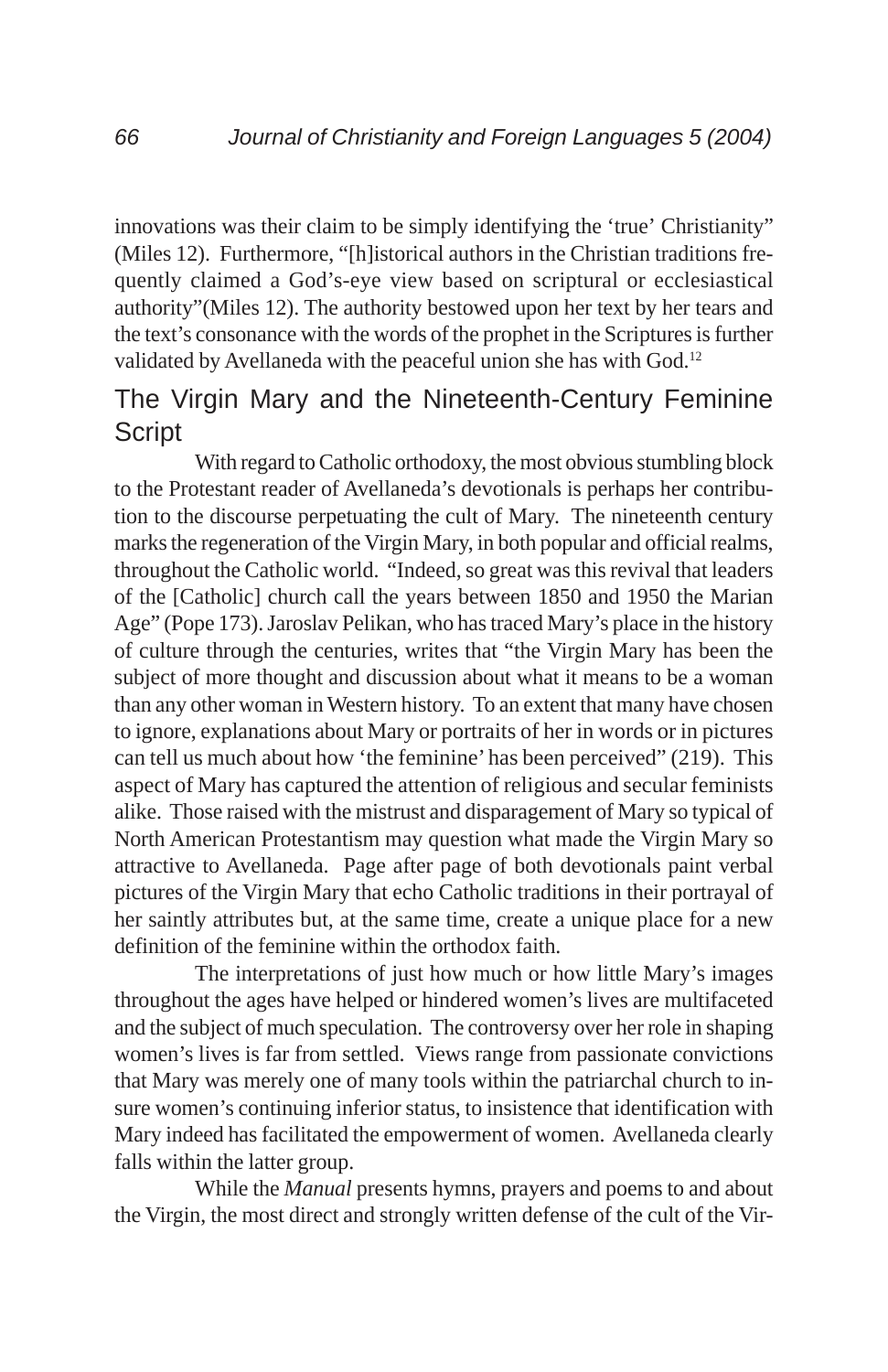gin itself is found in a prose section some two-thirds of the way through.13 In this passage Avellaneda claims that the mere longevity of the cult itself serves as a witness to the Virgin's worthiness of veneration:

> La Iglesia ha proclamado altamente que todo honor, menos la adoración suprema, es debido a la *Virgen llena de gracia*, y así lo prueba la generalidad y antigüedad de su culto, que ha triunfado de los más violentos ataques para llegar a nuestros días con el mismo calor y la misma poesía con que lo vemos nacer en los primeros tiempos del Cristianismo. (180*)*

> The Church has proclaimed highly that all honor, with the exception of supreme adoration, is owed to the *Virgin full of grace*, and this is proved by the widespread and ancient cult that has triumphed over the most violent attacks to arrive in our day with the same warmth and the same poetry with which we saw it born in the early days of Christianity.

Avellaneda traces the cult's history in a poetic manner, through Greece, Rome, and amongst Anglo-Saxons, Franks, Goths, and Lombards, where Marian devotion "se extendió triunfante" (spread triumphantly, 181-182). In the Middle Ages, Mary's name became a battle cry; great military feats were carried out in her name, and her name was defended by the sword: "No había caballero que no se hallase dispuesto a romper lanzas contra cualquiera que pusiere en duda los altos privilegios de María" (*Manual* 182). (There was not a single nobleman unprepared to defend her against anyone who would cast doubt upon the high privileges of Mary.) She would become an image on the banners carried into combat against the Moors, and from which the Turkish galleys would flee in Lepanto (182). Just as God was "Dios de los ejércitos" (God of the armies), "La Madre de Dios reinaba sobre las armadas como sobre los ejércitos, y presidía los consejos de los tronos como los de las repúblicas" (*Manual* 182). (The Mother of God reigned over the naval forces just as she did over the armies, and presided over the councils of the thrones and the republics.) Avellaneda writes that even the "ignorant savages"<sup>14</sup> at the time of the Conquest constructed temples and adorned chapels dedicated to the Virgin, all done with the skill of great architects, sculptors and painters. On the other side of the world, Chinese women would send flowers and perfume to the Christian missionaries for this "Glorious Mother", and the "Gran Lama" even erected a church in her name.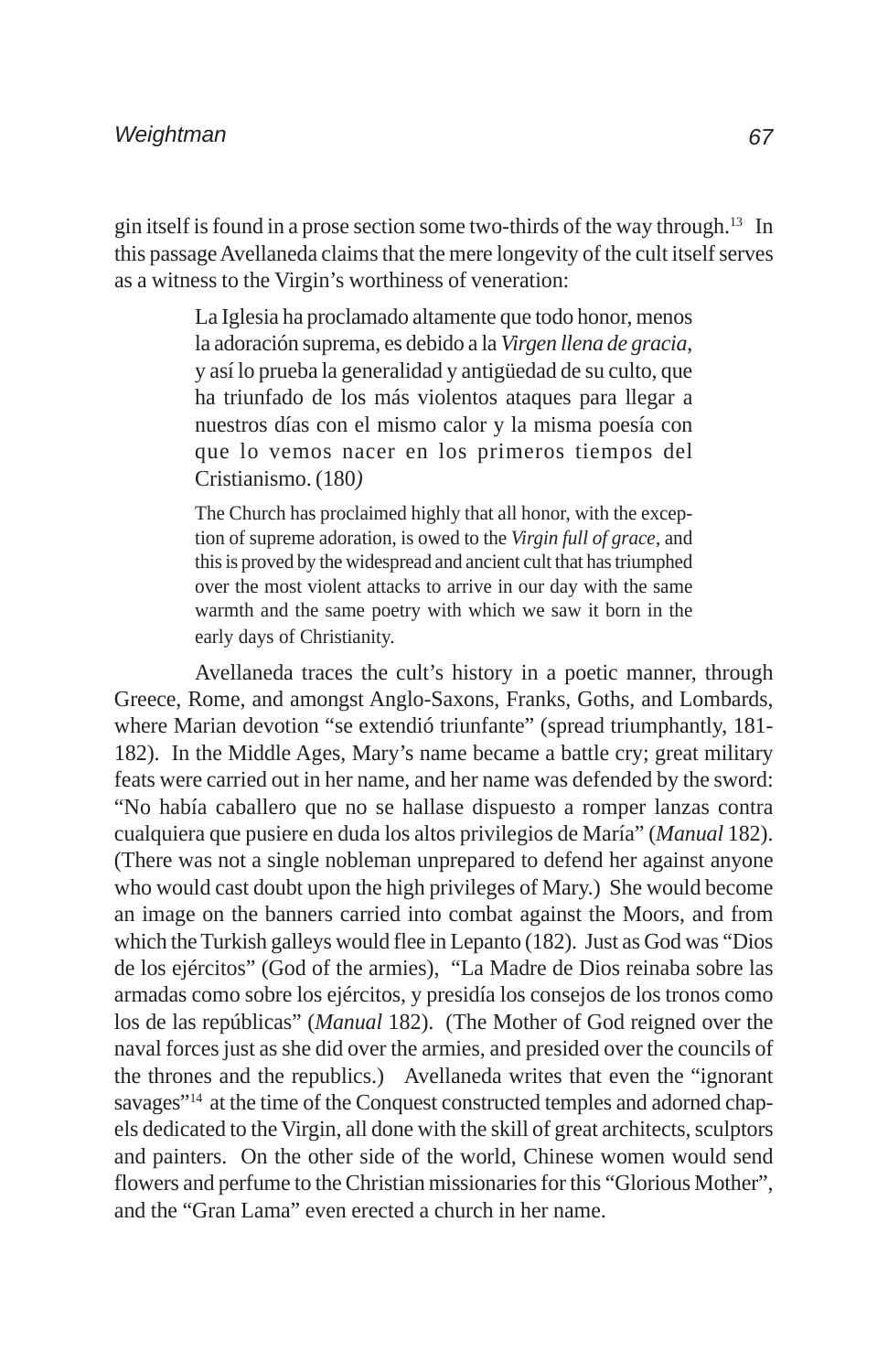Avellaneda claims that the reason why this cult has survived for so long, and the reason it will persist, is that it has been a wellspring of inspiration for the arts: "Reina de los dolores y de las glorias, María es el tipo cristiano que ha buscado el artista, evocando todas las bellezas del mundo ideal" (*Manual* 183) (Queen of sorrows and of glories, Mary is the Christian figure whom the artist has sought, evoking all of the beauties of the ideal world). None of the Greek deities can compare, says Avellaneda. Moreover, "Dios ha creado las flores para adornar la tierra, dicen los hebreos; la religión cultiva las artes, que son las flores de la inteligencia, y el culto de María ha ejercido en ellas una influencia que sería imposible desconocer" (*Manual* 184) (God has created all of the flowers to adorn the earth, the Hebrews say; religion cultivates the arts, which are flowers of intelligence, and the cult of Mary has exercised an influence on them that would be impossible to ignore). Art, music, architecture and literature, "Las artes todas han sentido la suave influencia del culto de María" (*Manual* 186) (All of the arts have felt the gentle influence of the cult of Mary). The images of Mary that Avellaneda presents here not only defend her influence worldwide, but, more importantly, evoke her in decidedly male realms. She is presiding over battles and politics, while at the same time inspiring artistic expression.

Avellaneda concludes the section on the cult of Mary with her poem, "Al dulce nombre de María" (To the Sweet Name of Mary). The title, rendering a traditionally feminine attribute of the Virgin, does not betray the mixture of masculine and feminine images that follows. Her name is "dulce" (sweet), but in addition to possessing passive attributes [she is called "nombre que escucha" (name that listens)], she is also portrayed using active images: "nombre que restaura" (name that restores), "nombre que al bueno electriza" (name that electrifies the good). In her complexity she is beyond being captured in poetry or nature:

> Pues es tu hechizo más fuerte y tu son es más suave que el dulce canto del ave que fuerte la voz del mar. (*Manual* 221) For your enchantment is stronger and your word is softer than the sweet song of the bird than the strong voice of the sea.

Avellaneda wants to protect the Virgin from the world's lies, and pro-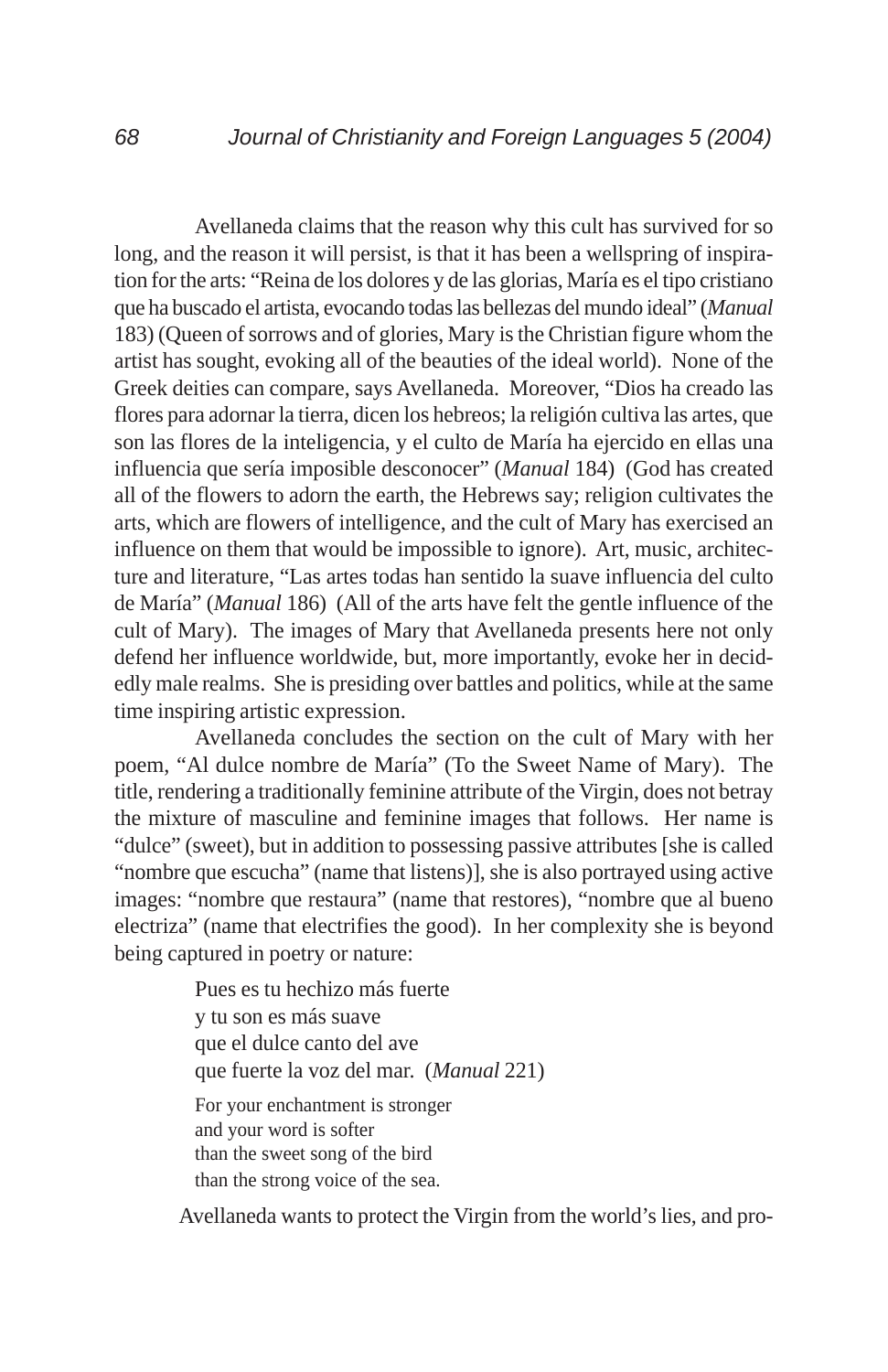claims that her own faithfulness to the Virgin is enduring: "en la noche y en el día,// *María* y siempre *María*,// oirá en mi labio sonar" (day and night,// *Mary* always *Mary*,// you will hear sound from my lips) (221).

Interestingly in this poem, Avellaneda meshes traditional binary oppositions to create an image of the Virgin as "dulce y potente" (sweet and powerful), a tender mother and a strong shield, one who listens and who acts. It is hard, if not impossible, to leave the feminine and the masculine behind under patriarchy, but one clearly senses a vague freedom and certain delight in the way in which Avellaneda constructs the Virgin. Rosemary Radford Ruether believes that both masculinity and femininity as traditionally defined represent different types of alienation of humanity from its original potential, and neither discloses an innately good human nature nor an expression of evil. She cautions women against identifying themselves with those repressed parts of the male psyche that males have projected upon them as "feminine," and encourages them instead to critique both male psychic dualism and male sociological dualism in order to transform both psychic capacities and social roles. (*Sexism* 112-113) Through androgyny, men gain their "feminine" side, but women can only represent the "feminine," "which means exclusion from the exercise of roles of power and leadership associated with masculinity" (Ruether, *Sexism* 130). It is when women seek psychic and sociological integration rather than psychic and sociological dualism, according to Ruether, that they begin to overcome the schizophrenia of mind and of society.

> Women want to integrate the public and the private, the political and the domestic spheres in a new relationship that allows the thinking-relational self to operate throughout human life as one integrated self, rather than fragmenting the psyche across a series of different social roles. Women want to tear down the walls that separate the self and society into 'male' and 'female' spheres. (Ruether, *Sexism* 113)

This desire to show the Virgin Mary as an integrated self functioning in a variety of social roles and in spheres traditionally male as well as female is clear in Avellaneda's portrayal of the Virgin. Avellaneda obviously feels a deep personal connection to Mary, whom she calls "mi bienhechora" (my benefactress), "mi abogada" (my advocate), mi más fiel y antigua amiga" (my most faithful and oldest friend, *Devocionario* 108) and whom, in the 1867 version of "Canto al dulce nombre de María," she calls "Madre poderosa"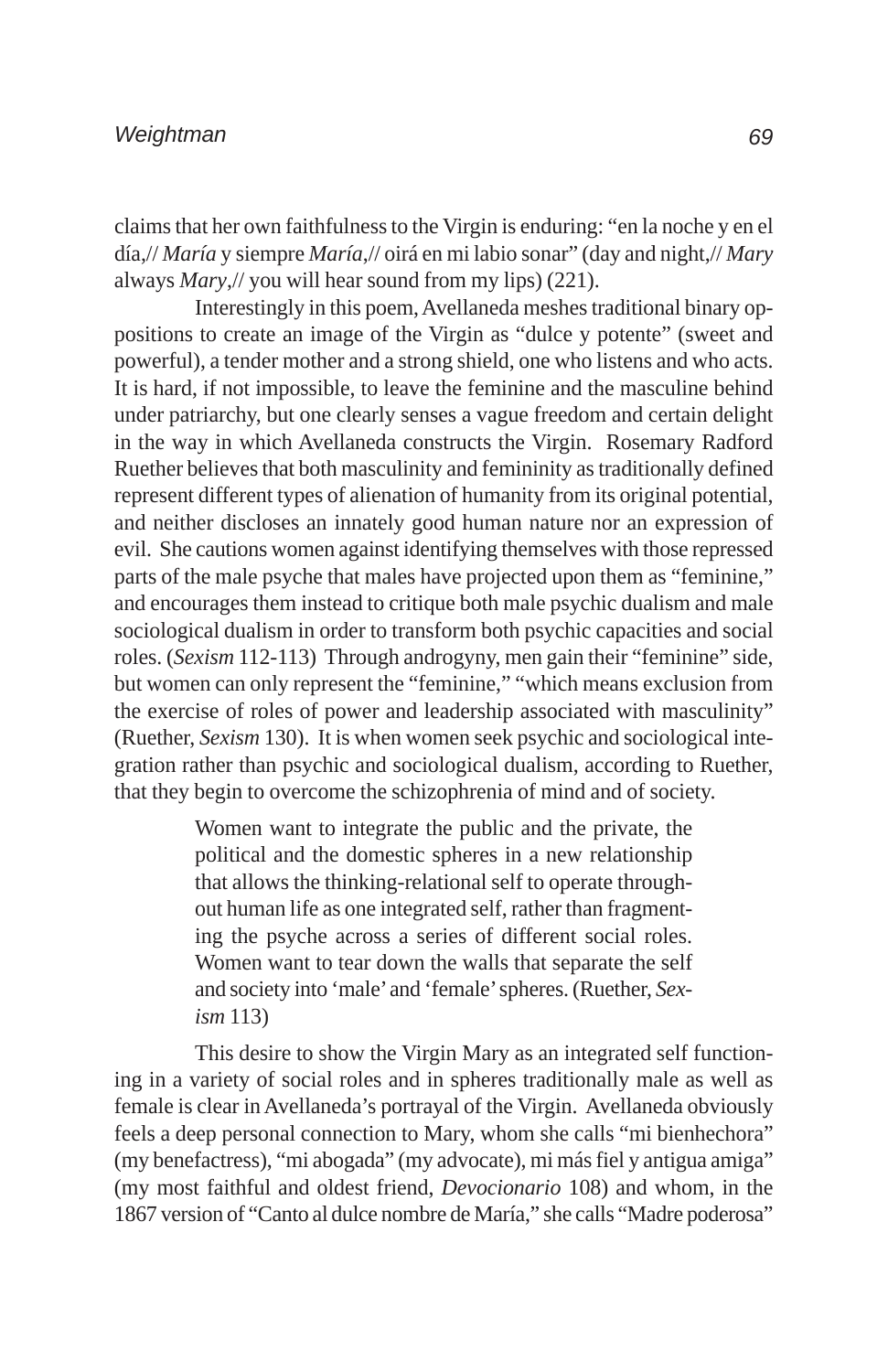(powerful Mother) and "Fuente de poesía" (Fountain of poetry), declaring: "vuestro alto nombre y su poder admiro" (your high name and your power I admire, *Devocionario* 111). While church teachings were encouraging women and young girls to esteem and emulate the Virgin's humility, submissiveness, and chastity, Avellaneda was paying eloquent tribute to the Virgin's power. Carolyn Heilbrun writes: "The true representation of power is not of a big man beating a smaller man or woman. Power is the ability to take one's place in whatever discourse is essential to action and the right to have one's part matter. This is true in the Pentagon, in marriage, in friendship, and in politics" (Heilbrun 18). Power and control have always been declared unwomanly, as Heilbrun explains, and so "[t]he woman's movement began, in fact, with discussions of power, powerlessness, and the question of sexual politics" (17).

In Avellaneda's commentary, we see that her commitment to Mary is so compelling that for her "the religious system and its sacred institutions" would be at stake if the cult of the Virgin were to be tampered with (*Manual* 179). While this defense of the cult appears to be protective of the very patriarchal institutions that so frustrated Avellaneda throughout her life, we see that she felt that women's gains in the world of sexual politics were in jeopardy if the embodiment of the eternal feminine were compromised and the "female imagery and language about the holy mystery of God" were obliterated (Kirk 59).<sup>15</sup> Avellaneda saw in or projected onto the Virgin the very images of womanhood that marked her own life. In the Virgin she finds not only inspiration to pursue her literary talents, but also affirmation that a woman can legitimately display power and strength, and even participate in the political realm, yet still be "sweet," "tender," "chaste," and "soft" as we see in "El dulce nombre de María" (*Devocionario* 111).

### God and the Nineteenth-Century Masculine Script

If Avellaneda's need to defend and honor Mary, embodiment of the eternal feminine, is rooted in part in a need to legitimize her own artistic and intellectual capacities, assessing Avellaneda's depiction of God in her two manuals of devotion may be significant in defining Avellaneda's views of masculinity. We see very clearly in her *Manual* many of the very traditional portrayals of God—from Creator and Liberator to Lawgiver and Judge. Hugh Harter reminds us that in her poem "Dedicación de mi lira a Dios" Avellaneda "envisions God as the source of poetry and beauty in nature, of harmony, and of genius" (Harter 73). And in her prologue to the *Manual*, Avellaneda again affirms the essential link between her personal connection with God and the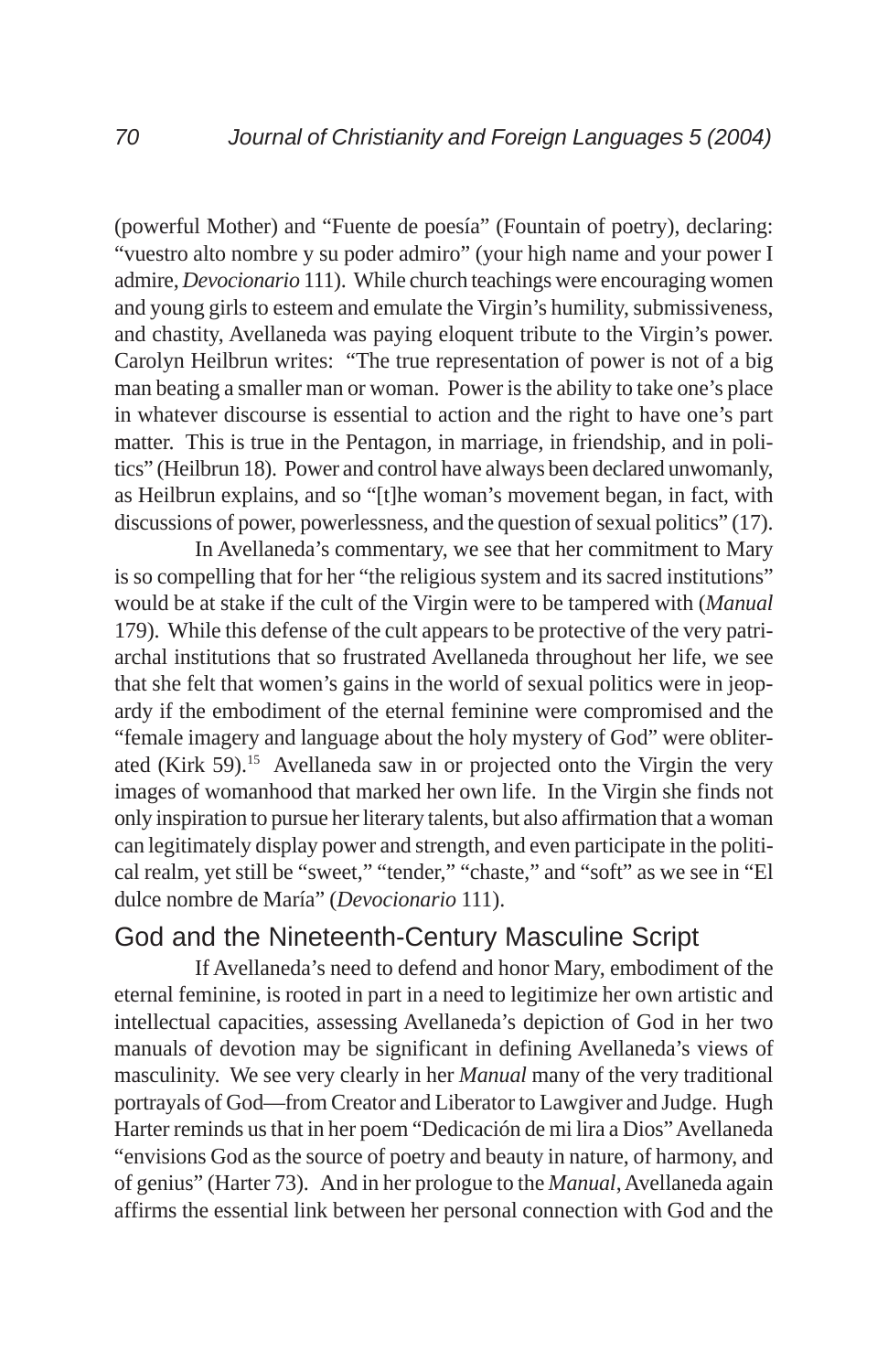religious poetry she creates (22).

Despite the various feminine characteristics she ascribes to God, the God of Avellaneda is essentially male. Avellaneda predominately employs male language for the divine, and does not dare to insist on God's motherhood as well as fatherhood. Instead, we see in her texts a transcendent, immortal male deity who is portrayed throughout in a variety of roles, not the least of which is as an indulgent and loving father (*Manual* 101). The feminine imagery used for God, however, is limited to several poems inspired by the Psalms and Isaiah (*Manual* 77).

The great patriarch in heaven used to justify male domination and protect the status quo is transformed, however, by Avellaneda into a God who gives her the authority to critique the institutions defined by men (including slavery and sexism) and to live as she does. The parent-child relationship is apparent, but does not make her desire for autonomy a sinful act. Though God's judgment frequently sends her in search of the verbal intervention of the Virgin Mary, his compassion and mercy are not minimized. The masculinity of God, then, encompasses a broad range of characteristics very different from the dominant masculine script for nineteenth-century manhood.

## Language and Female Subjectivity

While most traditional devotional manuals assume a universalized male perspective, Avellaneda experiments with language in an unprecedented manner, often using inclusive language and also switching between masculine and feminine subjects. "The most rudimentary gender analysis, when applied to traditional devotional manuals, shows that women have been treated either as disembodied souls or as bodies, dangerous objects that incite male lust. The most popular manuals were written by men and, as we could have predicted, they display unexamined gender assumptions and attitudes" (Miles 82). Avellaneda's devotionals, however, reflect a heightened awareness of gender issues. She gave the female voice a subjectivity that ran counter to traditional manuals in which "[w]omen were the objects rather than the subjects of the practice of Christianity" (Miles 82). Interestingly, the dominant narrative voice of the *Manual* is the feminine "yo" (I), while the dominant narrative voice of the *Devocionario* is the masculine "yo." It may appear that Avellaneda became more conservative as she matured, using the masculine "I" as the universal form. After all, when she wrote the *Manual*, she was thirty-two years old. She published the *Devocionario* when she was fiftythree. In one instance she does use the feminine plural to refer to the users of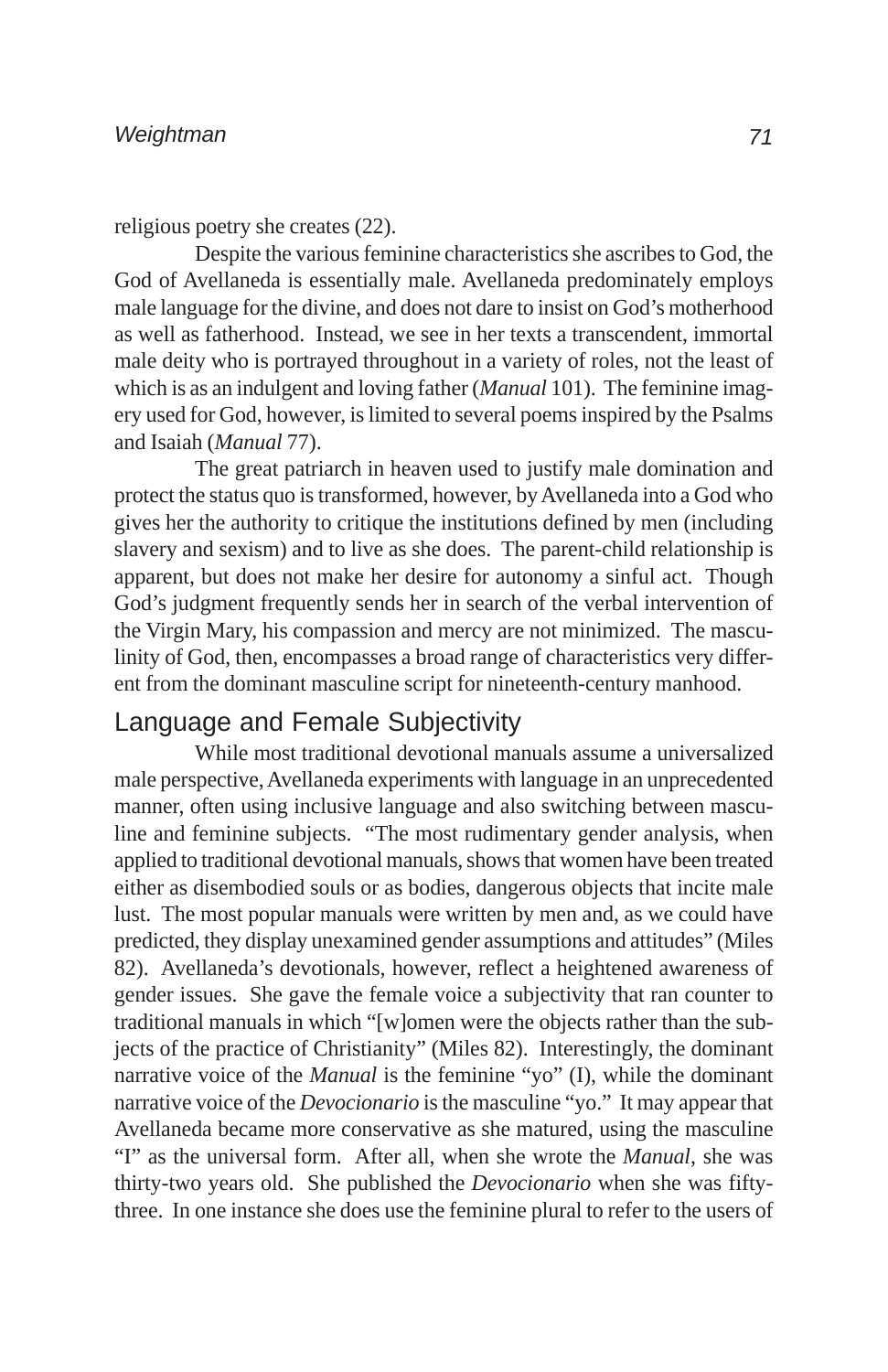the *Manual*: "Pueden hacerlo las que usen este devocionario. . ." (36, emphasis mine) (This can be done by those [feminine] who use this devotional). Though this may be used to argue that the *Manual* was written strictly for use by women, Avellaneda states in no uncertain terms, as we have seen above, that the prayers and practices are for *all* Christians. Moreover, the title itself calls into question the conclusion that the intended readers are women. *Manual del cristiano* either implies a male reader or both male and female readers, as the masculine singular was and is still often used with the intention of including both sexes.

The feminine narrative voice is first seen in the *Manual* in "Oración a nuestro señor Jesucristo" (Prayer to our Lord Jesus Christ) where the narrator states: "aquí me tenéis postrada a vuestros pies" (28) (here you have me prostrate [feminine adjective] at your feet) . The feminine voice affirms that woman is capable of understanding sublime lessons: "¿Podré comprender yo, ¡oh soberano maestro!, vuestras sublimes lecciones? Sí, Jesús mío . . ." (52) (Will I understand, oh sovereign teacher!, your sublime lessons? Yes, my Jesus). The feminine voice asks for and affirms the intellectual capacities of woman: "Dad a vuestra sierva la inteligencia para que comprenda . . . Instruídme en vuestras santas máximas y enseñadme a ejecutarlas" (Give to your servant [feminine] the intelligence to understand . . . Instruct me in your holy maxims and teach me to execute them) (74), and also asks that "la inteligencia de vuestra palabra . . . penetre en mi corazón y que sea constantemente el objeto de mis deseos y la regla de mi conducta" (52) (the intelligence of your word. . . penetrate my heart and that it constantly be the object of my desires and the pattern for my conduct).

Avellaneda's *Manual* is filled with a constant alternating and juxtapositioning of masculine and feminine narrative voices, as well as male and female biblical figures. As Grace Jantzen writes:

> Only rarely did women writers break out of the linguistic conventions which reflected the normativity of maleness . . . Nevertheless, the fact that women . . . found the courage and the resources of imagination to develop female imagery at all, and to reconceptualize God from female experience, shows a strong need to push back the boundaries of thought and language to include women in an honoured place. (290-291)

In contrast to the feminine narrative voice dominating the *Manual*,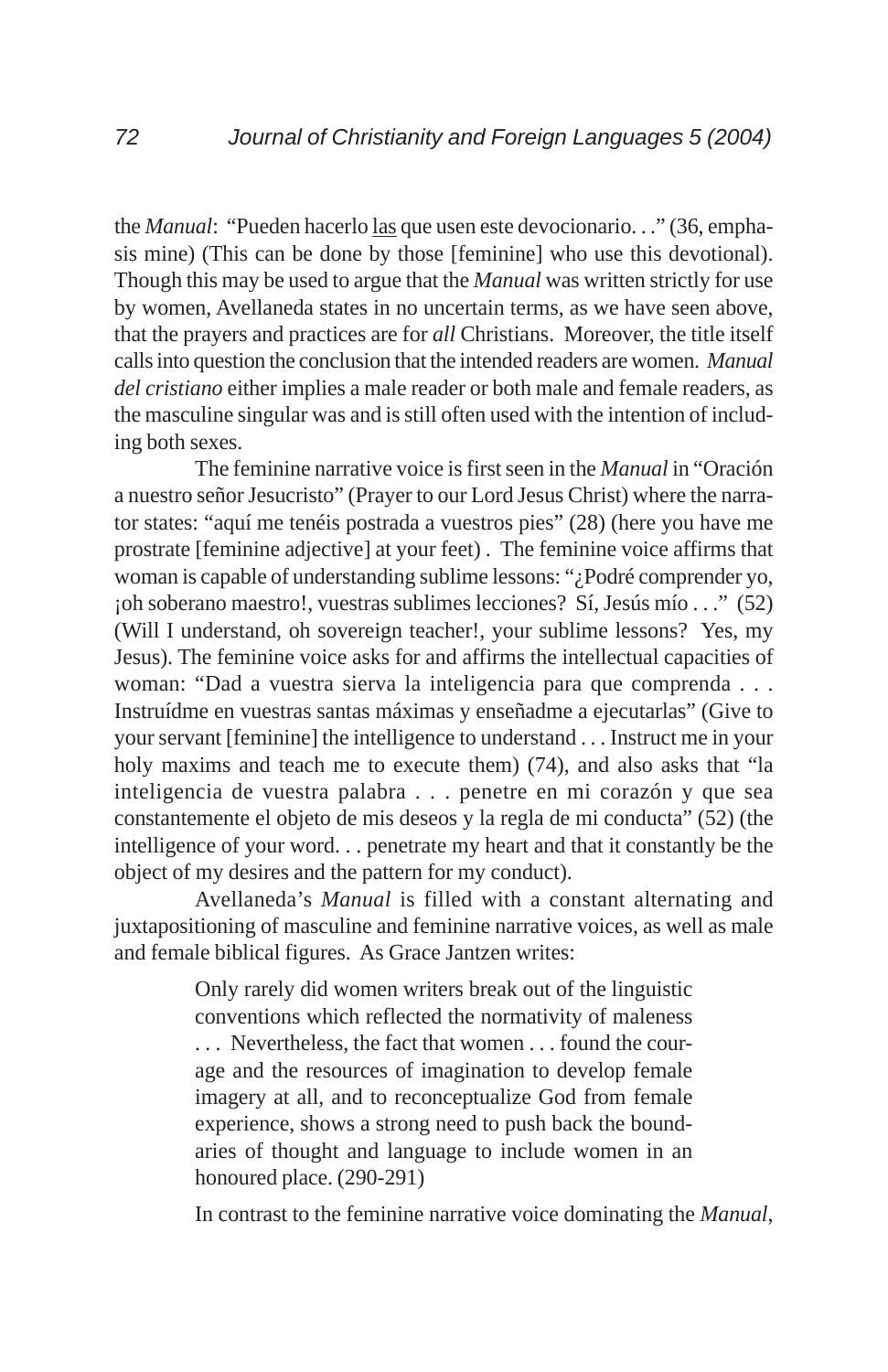#### *Weightman*

Avellaneda writes using a masculine narrative voice in much of the *Devocionario* of 1867. As we have seen, even the male ecclesiastical censor was impressed with its literary quality, and his comments make clear the text's perceived value to men. Avellaneda specifically states that the *Devocionario* "sólo fue escrito para nuestro uso particular" (8) ("only was written for our personal use") a limitation she does not explicitly place on the *Manual*. Although her use of the feminine narrative voice in the first devotional may not be considered radical if its intended readers are exclusively female, her rewriting of the Scriptures using the feminine narrative voice certainly was, as was giving credence to female subjectivity in the written text as well as in the spiritual quest. The male reader likely would assume that his omission from the text was cause for dismissing it entirely. Women, in contrast, have been trained throughout history to read the male narrative voice and appropriate its application in their lives. It is perhaps precisely because of this that Avellaneda deliberately uses the male narrative voice in the *Devocionario*, not to acquiesce to sexist language nor to reinforce that the normative Christian is distinctively male, but rather to insure that her text cannot be dismissed by the male reader due to its use of the feminine narrative voice. While her usage of the feminine "I" may be read as an affirmation of women's subjectivity, her usage of the masculine "I" is not necessarily an antifeminist statement. The reader must keep in mind that the author of this masculine "I" is, after all, a woman.

In her prologue to the *Manual*, Avellaneda acknowledges her audacity in rewriting patristic literature, and carefully justifies her work, emphasizing the care with which she undertook it and her respect for not crossing the line. Theology, biblical exegesis, and other apostolic privileges belonged solely to the male domain, but Avellaneda masterfully engages in and alters this discourse showing a unique sensitivity to gender construction — with the blessings of Church and State. Her devotionals are indeed radical in their deviation from dominant scripts for manhood and womanhood in the nineteenth-century, as well as in their break with linguistic conventions reflecting maleness as normative. As we have seen, Avellaneda's faith does not capitulate to dominant Christian teachings on woman's innate inferiority. Her religious commitments are indisputably foundational to her struggle for political, social, and professional rights.

# **NOTES**

<sup>1</sup> Grace M. Jantzen explains, "the Christian church never said (and never wished to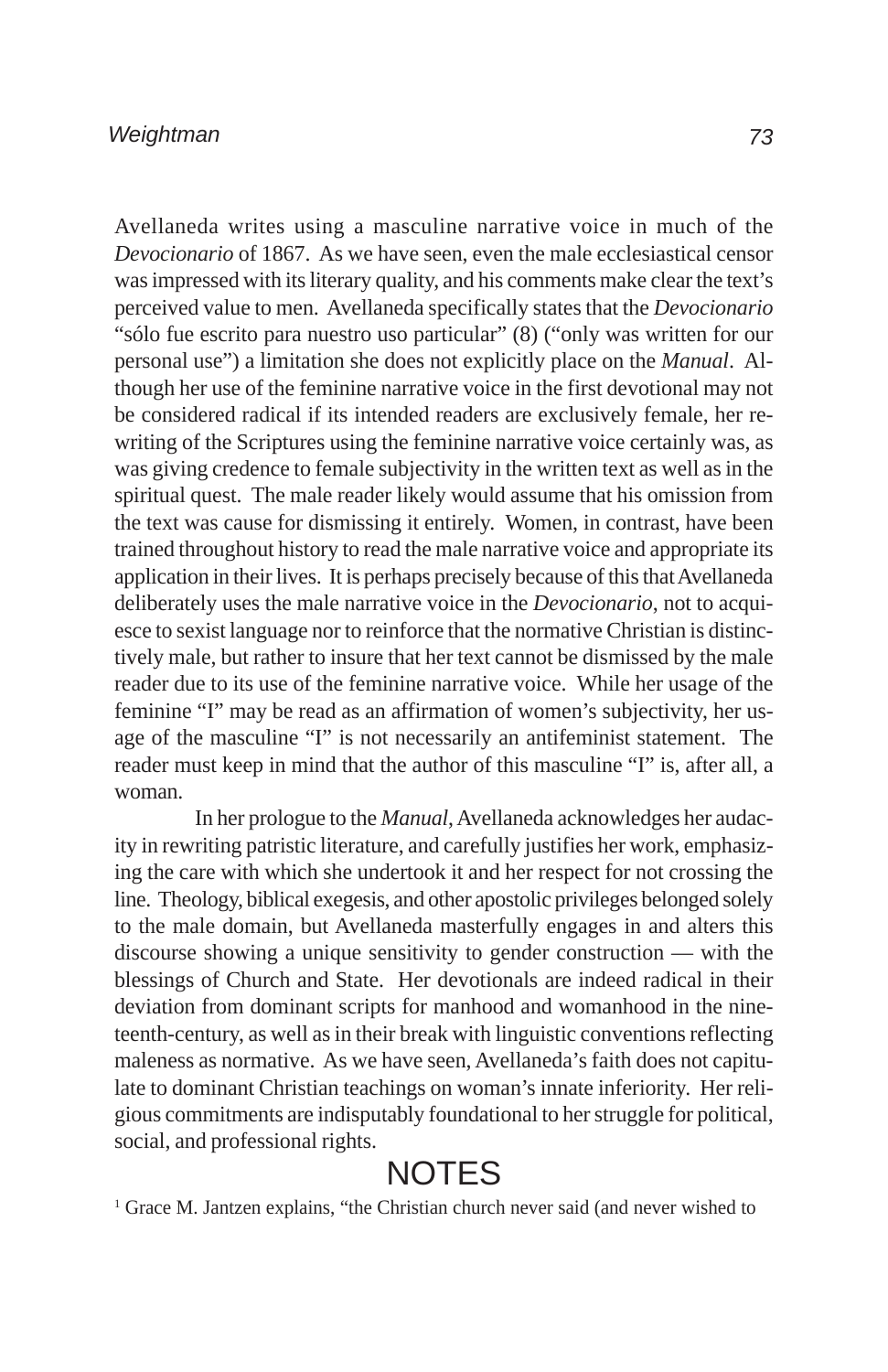say) that women could not be saved. Quite the contrary: the Jesus movement and the early Christian missionary activity arguably offered one of the most radically egalitarian stances known in the ancient world, and sought the renunciation of every form of domination, whether based on sex, race or social class" (47-48).

2 Jiménez Duque writes that devotional literature "abundaba hasta la saciedad" (111).

<sup>3</sup> See Alzaga and Bravo-Villasante.

4 Though Erasmus deemed women a threat to male spirituality, Alison Weber reminds us that he defended women's right to study the Scriptures (21).

<sup>5</sup> See for example the writings of bell hooks.

<sup>6</sup> The parallels between Avellaneda's words and those of the prophet Samuel are quite obvious. More striking, however, is her use of the feminine noun for servant (*sierva*) which, as we will see later on, is one of numerous examples of Avellaneda's refusal to universalize the male narrative voice within the *Manual*. (See 1 Samuel 3:10.)

<sup>7</sup> Because Avellaneda's devotional manuals have not yet been published in English, this and all subsequent translations are mine.

8 That is to say, Mary, mother of Jesus.

<sup>9</sup> Though I have not been able to obtain a copy of the original article, Alzaga's text provides the following bibliographic information: León y Domínguez, "El Devocionario de la Sra. Da Gertrudis Gómez de Avellaneda", *El Domingo*, 1.5 (12 May): 1867. 66 ff.

<sup>10</sup> Gómez de Avellaneda includes in a footnote the author of these words: "De Maistre en su obra titulada *Essai sur le princ. ge. etcétera*" (22).

11 In 1914 Rodríguez García wrote of Avellaneda: "Su vida fué para el amor, el arte, la religión" (200). (She lived for love, art, and religion.) But he tells us that she was hurt by those who doubted the sincerity of her faith: "La mortificaba grandemente que no se creyera en su sinceridad religiosa" (200). (She was greatly mortified that her religious sincerity was questioned.) Avellaneda's religion has been called "otra borrachera" (another binge) (Portuondo), her drug (Banusch), and a "solace for her anguish and pain" (Harter). Moreover, the time she spent in the convent in Bordeaux has been called "un paréntesis místico" (a mystic parenthesis) (Cruz), "a feminist statement" (Miller), and a time to seek forgiveness for the unforgivable sin of bearing a child out of wedlock: "Mucho había pecado y aunque mucho había sufrido, muchísimo era lo que había de purgar y pagar" (Marquina 200). (She had sinned a lot and even though she had suffered, she had much for which to purify herself and pay.)

<sup>12</sup> The prologue to Gómez de Avellaneda's 1867 devotional addresses some of the same themes considered above, but does so in a much less personal manner. The use of the first person singular in the *Manual* and the first person plural in the *Devocionario* cannot help but contribute to this impression. In the *Devocionario* as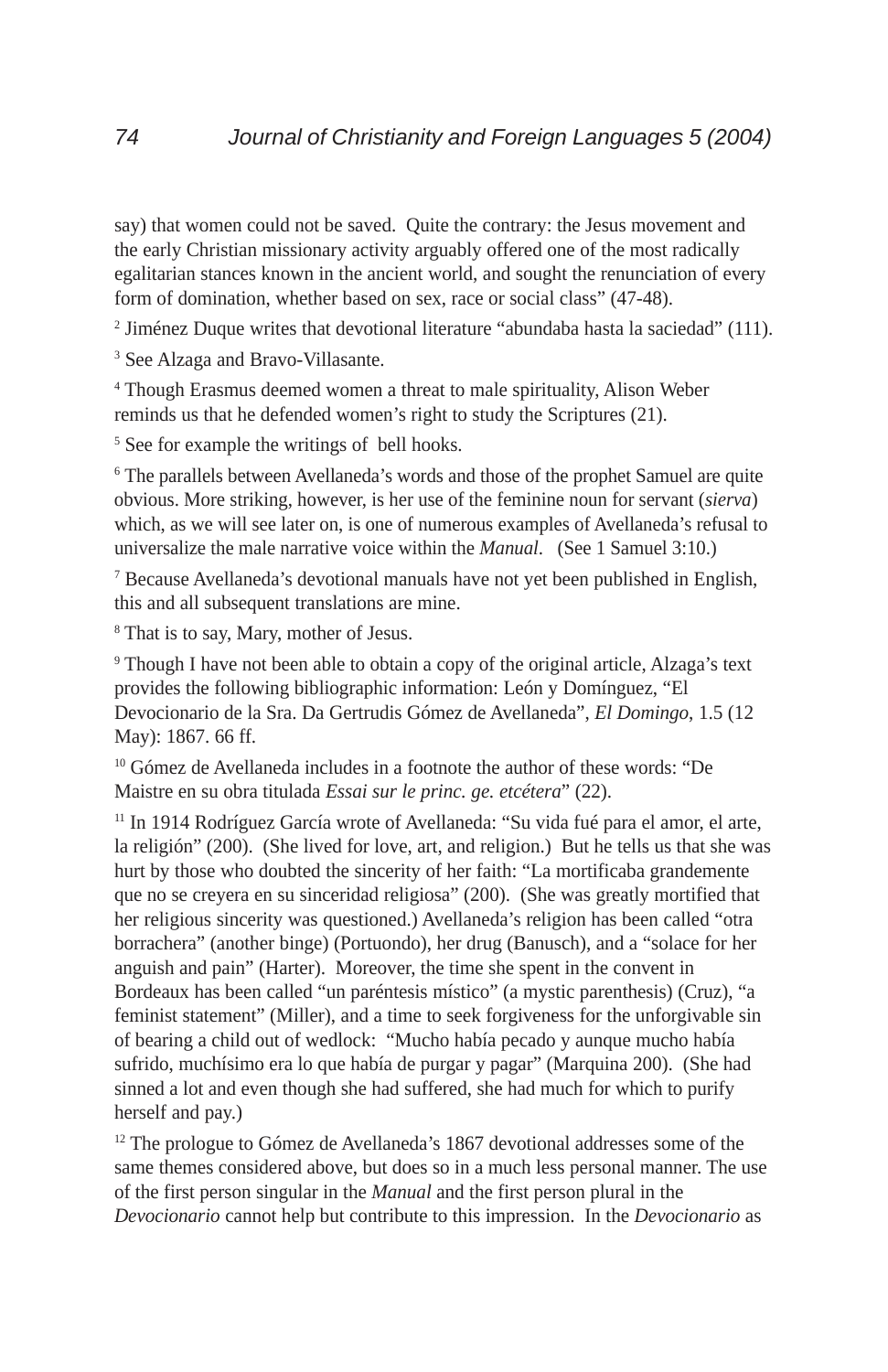#### *Weightman*

in the *Manual*, she affirms the use of simple and spontaneous prayers, and emphasizes the inclusion of Spain's most popular prayers in her devotional. But the prayers that she accused of being translated and put into verse "with great carelessness or negligence," and reworked to the best of her ability in the *Manual* are, in the *Devocionario*, revised only for what "la lógica, la gramática, el sentido común exigían como indispensables" (9) (logic, grammar, and common sense demand as indispensable). Regarding changes made to other prayers, Avellaneda states: "sólo diremos que dejamos al buen juicio de los lectores el explicarse el por qué hicimos esa mudanza" (10) (we will only say that we leave it to the good judgement of the readers to explain why we made that change). While the 1847 prologue reminds the reader of the tear-stained pages contained within, the 1867 *Devocionario* ends with an unemotional if not blithe request: "¡Así se acuerden también los que lo lean, y saquen algún provecho de su contenido, de rogar al Señor por la humilde Autora!" (10) (May those who read this remember and benefit from its content, upon praying to the Lord for its humble Author!).

13 Avellaneda bases much of this section on *Cristo ante el siglo, ó Nuevos testimonios de las ciencias en favor del catolicismo*, published in 1845, and written by Señor Abate Orsini, whom she mentions by name, and Count Roselly de Lorgues, whom she does not mention.

<sup>14</sup> This racist portrayal of the indigenous reveals obvious complicity with predominant nineteenth-century European perspectives.

<sup>15</sup> Pamela Kirk examines Marian piety in the writings of Sor Juana Inés de la Cruz, emphasizing the positive implications for women's lives that Sor Juana found in Mary.

## **BIBLIOGRAPHY**

- Alzaga, Florinda. *La Avellaneda: Intensidad y vanguardia*. Miami: Ediciones Universal, 1997.
- Aramburo y Machado, D. Mariano. *Personalidad literaria de Doña Gertrudis Gómez de Avellaneda. Conferencias pronunciadas en el Ateneo Científico, Literario y Artístico de Madrid. El año de 1897*. Madrid: Imprenta Teresiana, 1898.
- Arenal, Electa and Stacey Schlau. "'Leyendo yo y escribiendo ella': The Convent as Intellectual Community." *Journal of Hispanic Philology* 13.3 (1989): 214-229.
- Arias, Salvador. *Tres poetas en la mirilla: Plácido, Milanés, la Avellaneda*. La Habana: Editorial Letras Cubanas, 1981.
- Banusch, Susanne. "Baltasar, de la Avellaneda." *Cuadernos Hispanoamericanos* 548 (1996): 121-129.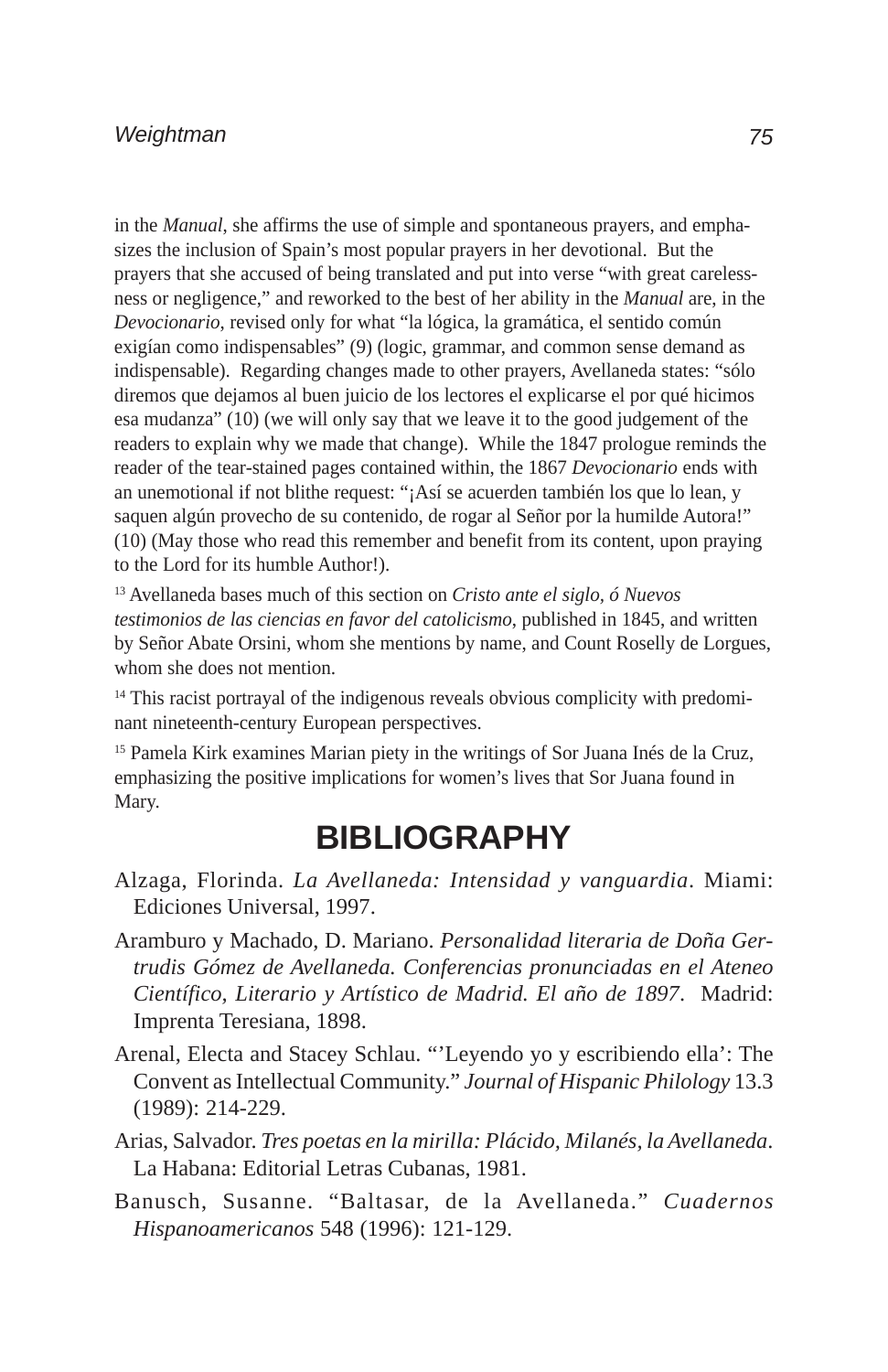- Bravo-Villasante, Carmen. Prologue. *Manual del cristiano. Nuevo y completo devocionario por la excelentísima señora doña Gertrudis Gómez de Avellaneda de Sabater.* By Gómez de Avellaneda. Madrid: Fundación Universitaria Española, 1975.
- Castillo de González, Aurelia. *Biografía de Gertrudis Gómez de Avellaneda y Juicio crítico de sus obras. Obra premiada con accésit por la "Colla de Sant Mus" en los Juegos Florales de 1886*. Havana: Imprenta de Soler, Álvarez y Compañía, 1887.
- De Giorgio, Michela. "The Catholic Model." *A History of Women in the West*. Ed. Georges Duby and Michelle Perrot. Trans. Joan Bond Sax. Cambridge and London: The Belknap P of Harvard UP, 1993. 166-197.
- Erasmus, Desiderius. *The Enchiridion*. Trans. Raymond Himelick. Bloomington: Indiana UP, 1963.
- Fiorenza, Elisabeth Schüssler. *Bread Not Stone. The Challenge of Feminist Biblical Interpretation*. Boston: Beacon P, 1995.
- Gómez de Avellaneda, Gertrudis. *Devocionario nuevo y completísimo en prosa y verso, por la Sra. doña Gertrudis Gómez de Avellaneda*. Seville: Imprenta y Librería de D.A. Izquierdo, 1867.
- —. *Manual del cristiano. Nuevo y completo devocionario por la excelentísima señora doña Gertrudis Gómez de Avellaneda de Sabater*. Ed. Carmen Bravo-Villasante. Madrid: Fundación Universitaria Española, 1975.
- —. *Obras literarias de la señora doña Gertrudis Gómez de Avellaneda*. *Colección completa*. Vols. 1-5. Madrid: Imprenta y Estereotipia de M. Rivadeneyra, 1869.
- Harter, Hugh. *Gertrudis Gómez de Avellaneda*. Boston: Twayne, 1981.
- Heilbrun, Carolyn G. *Writing a Woman's Life*. New York: Ballantine, 1988.
- Jantzen, Grace M. *Power, Gender and Christian Mysticism*. Cambridge: Cambridge UP, 1995.
- Jiménez Duque, Baldomero. *La espiritualidad en el siglo XIX español.* Madrid: Universidad Pontífica de Salamanca Fundación Universitaria Española, 1974.
- King, Theresa. Preface. *The Spiral Path: Explorations in Women's Spirituality*. Ed. Theresa King. St. Paul: Yes International Publishers, 1992. xiii-xv.
- Kirk, Pamela. *Sor Juana Inés de la Cruz: Religion, Art and Feminism*. New